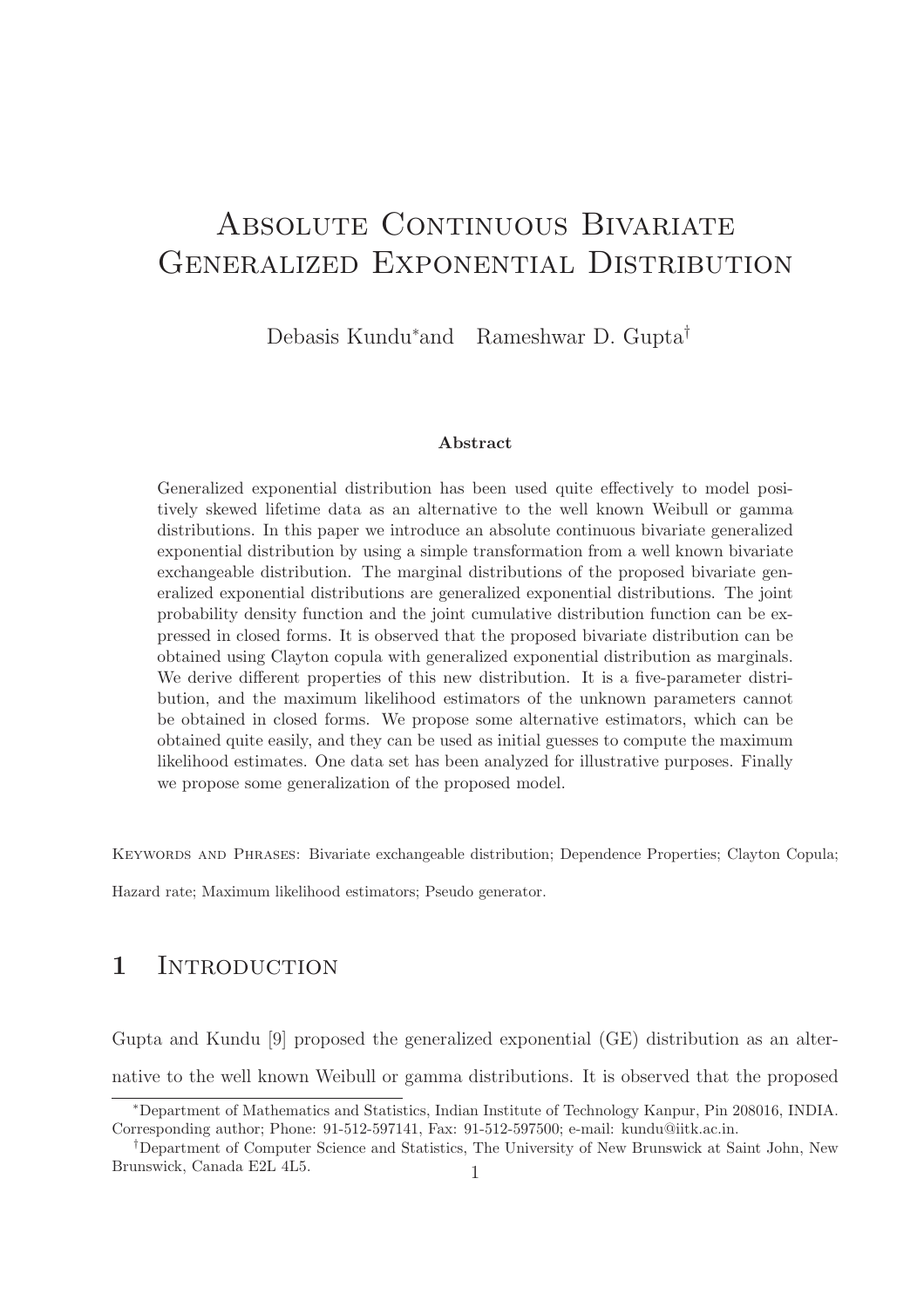two-parameter GE distribution has several desirable properties and in many situations it may fit better than the Weibull or gamma distribution. Extensive work has been done since then to establish several properties of the generalized exponential distribution. The readers are referred to the recent review article by Gupta and Kundu [10] on a current account of it.

The GE distribution has the following cumulative distribution function (CDF) for  $\alpha >$  $0, \lambda > 0;$ 

$$
F(x; \alpha, \lambda) = \left(1 - e^{-\lambda x}\right)^{\alpha}; \quad \text{if} \quad x > 0,
$$
 (1)

and 0 otherwise. It has the probability density function (PDF)

$$
f(x; \alpha, \lambda) = \alpha \lambda e^{-\lambda x} \left( 1 - e^{-\lambda x} \right)^{\alpha - 1} \quad \text{if} \quad x > 0,
$$
 (2)

and 0 otherwise. Here  $\alpha$  and  $\lambda$  are the shape and scale parameters respectively. Form now on a GE distribution with the shape and scale parameters as  $\alpha$  and  $\lambda$  respectively will be denoted by  $GE(\alpha, \lambda)$ .

The main aim of this paper is to establish a new absolute continuous bivariate generalized exponential distribution whose marginals are generalized exponential distributions. First we introduce the one-parameter exchangeable bivariate distribution on  $(0, \infty) \times (0, \infty)$  of Mardia [19]. From now on we call this distribution as the Bivariate Exchangeable (BE) distribution. The BE model can be obtained as a gamma mixture of two independent exponential models also, see for example Lindley and Singpurwalla [18]. From the BE distribution, by simple transformation we obtain an absolute continuous bivariate generalized exponential distribution whose marginals are univariate generalized exponential distributions.

We discuss different properties of the proposed distribution. Estimation of the unknown parameters is an important problem in any statistical inference. The MLEs of the unknown parameters, as expected, cannot be obtained in explicit forms. They have to be obtained by solving non-linear equations. Since the MLEs are difficult to obtain, we propose some alternative estimators, which can be obtained quite easily, and they can be used as initial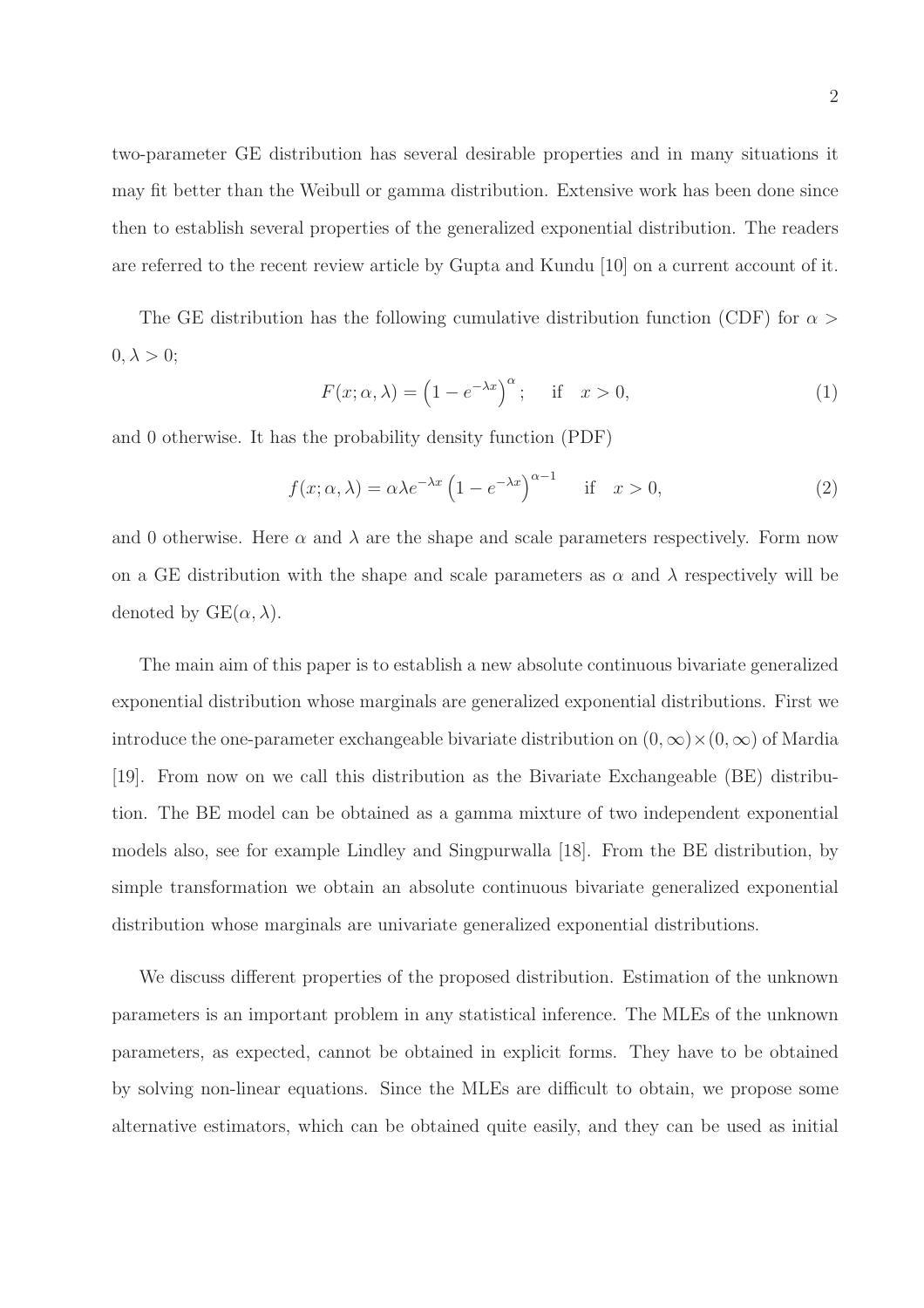guesses to compute the MLEs. One data set has been analyzed for illustrative purposes, and finally we propose some generalizations.

Rest of the paper is organized as follows. In section 2 we introduce the bivariate generalized exponential distribution. Its several properties have been discussed in section 3. Maximum likelihood estimation procedure of the unknown parameters is discussed in section 4. In section 5, we provide the analysis of one data set. Generalizations are provided in section 6 and finally we conclude the paper in section 7.

### 2 Bivariate Generalized Exponential Distribution

In this section we introduce the bivariate generalized exponential distribution and discuss its different properties. First let us consider the following BE random variables  $(U_1, U_2)$ , which has the following joint PDF for  $\alpha > 0$ ;

$$
f_{U_1,U_2}(u_1, u_2) = \frac{\alpha(\alpha+1)}{(1+u_1+u_2)^{\alpha+2}}; \quad u_1 > 0, u_2 > 0,
$$
\n(3)

and 0 otherwise, see Mardia [19] also. Note that if  $(U_1, U_2)$  has the joint PDF (3), then the marginals, the joint CDF, the joint survival function (SF), the conditional distributions can be obtained in explicit forms.

It has been observed that as  $\alpha$  increases, the correlation coefficient of  $U_1$  and  $U_2$  increases first, and then it decreases. The maximum correlation reaches 0.7 at  $\alpha = 5.0$  and as  $\alpha$ increases, the correlation decreases to 0. Now we define the bivariate absolute continuous generalized exponential random variables, using  $(U_1, U_2)$ .

DEFINITION: The bivariate random variables  $(X_1, X_2)$  is said to be bivariate generalized exponential random variables if, for  $\alpha_1 > 0, \lambda_1 > 0, \alpha_2 > 0, \lambda_2 > 0$ ,  $(X_1, X_2)$  has the following relations;

$$
U_i = (1 - e^{-\lambda_i X_i})^{-\alpha_i} - 1, \quad i = 1, 2.
$$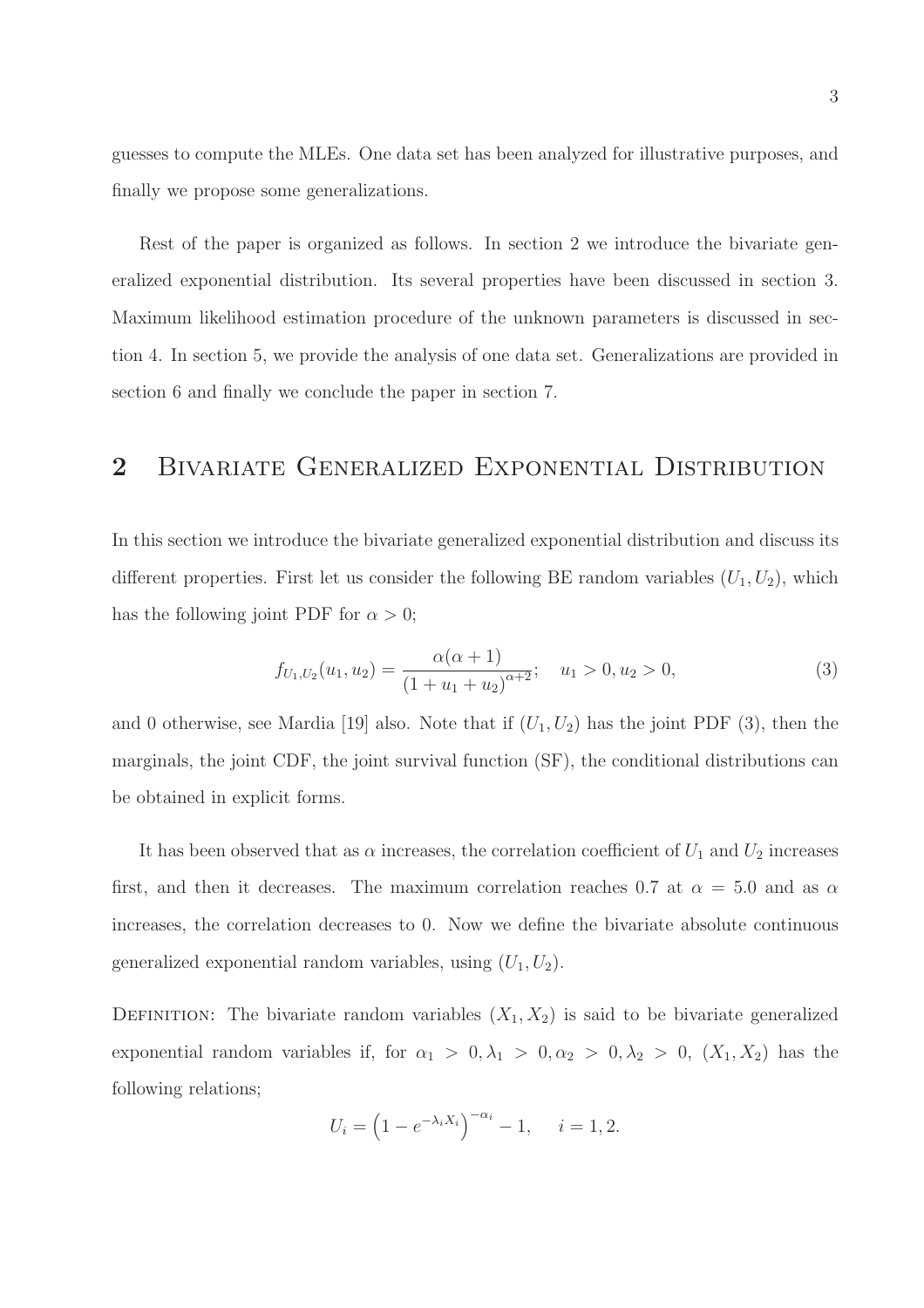Here the bivariate random variables  $(U_1, U_2)$  has the PDF (3).

The joint PDF of  $(X_1, X_2)$  for  $x_1 > 0, x_2 > 0$ , can be easily seen by using transformation technique as

$$
f_{X_1,X_2}(x_1,x_2) = \frac{ce^{-\lambda_1 x_1} e^{-\lambda_2 x_2} \left(1 - e^{-\lambda_1 x_1}\right)^{-\alpha_1 - 1} \left(1 - e^{-\lambda_2 x_2}\right)^{-\alpha_2 - 1}}{\left[\left(1 - e^{-\lambda_1 x_1}\right)^{-\alpha_1} + \left(1 - e^{-\lambda_2 x_2}\right)^{-\alpha_2} - 1\right]^{\alpha + 2}},\tag{4}
$$

here  $c = \alpha(\alpha + 1)\alpha_1\alpha_2\lambda_1\lambda_2$ . From now on it will be called BVGE distribution, and it will be denoted by  $BVGE(\alpha_1, \alpha_2, \lambda_1, \lambda_2, \alpha)$ . From the surface plot of the joint PDF of  $(X_1, X_2)$ , not reported here, it has been observed that it can take different shapes and it is unimodal for different parameter values.

### 3 Properties

#### 3.1 Joint, Marginal and Conditional PDFs

It may be noted that  $\lambda_1$  and  $\lambda_2$  are the scale parameters, and in establishing different properties of BVGE distribution we assume  $\lambda_1 = \lambda_2 = 1$  without loss of generality and it will be denoted as  $\text{BVGE}(\alpha_1, \alpha_2, \alpha)$ . We have the following result.

THEOREM 3.1 If  $(X_1, X_2) \sim \text{BVGE}(\alpha_1, \alpha_2, \alpha)$ , then

- (i)  $X_1 \sim \text{GE}(\alpha_1 \alpha, 1)$  and  $X_2 \sim \text{GE}(\alpha_2 \alpha, 1)$ .
- (ii) The joint CDF of  $(X_1, X_2)$  is

$$
F_{X_1,X_2}(x_1,x_2) = P(X_1 \le x_1, X_2 \le x_2) = \left[ (1 - e^{-x_1})^{-\alpha_1} + (1 - e^{-x_2})^{-\alpha_2} - 1 \right]^{-\alpha}.
$$

(iii) The joint survival function of  $(X_1, X_2)$  is

$$
S_{X_1,X_2}(x_1,x_2) = P(X_1 \ge x_1, X_2 \ge x_2)
$$
  
=  $1 - (1 - e^{-x_1})^{\alpha \alpha_1} - (1 - e^{-x_2})^{\alpha \alpha_2} + [(1 - e^{-x_1})^{-\alpha_1} + (1 - e^{-x_2})^{-\alpha_2} - 1]^{-\alpha}.$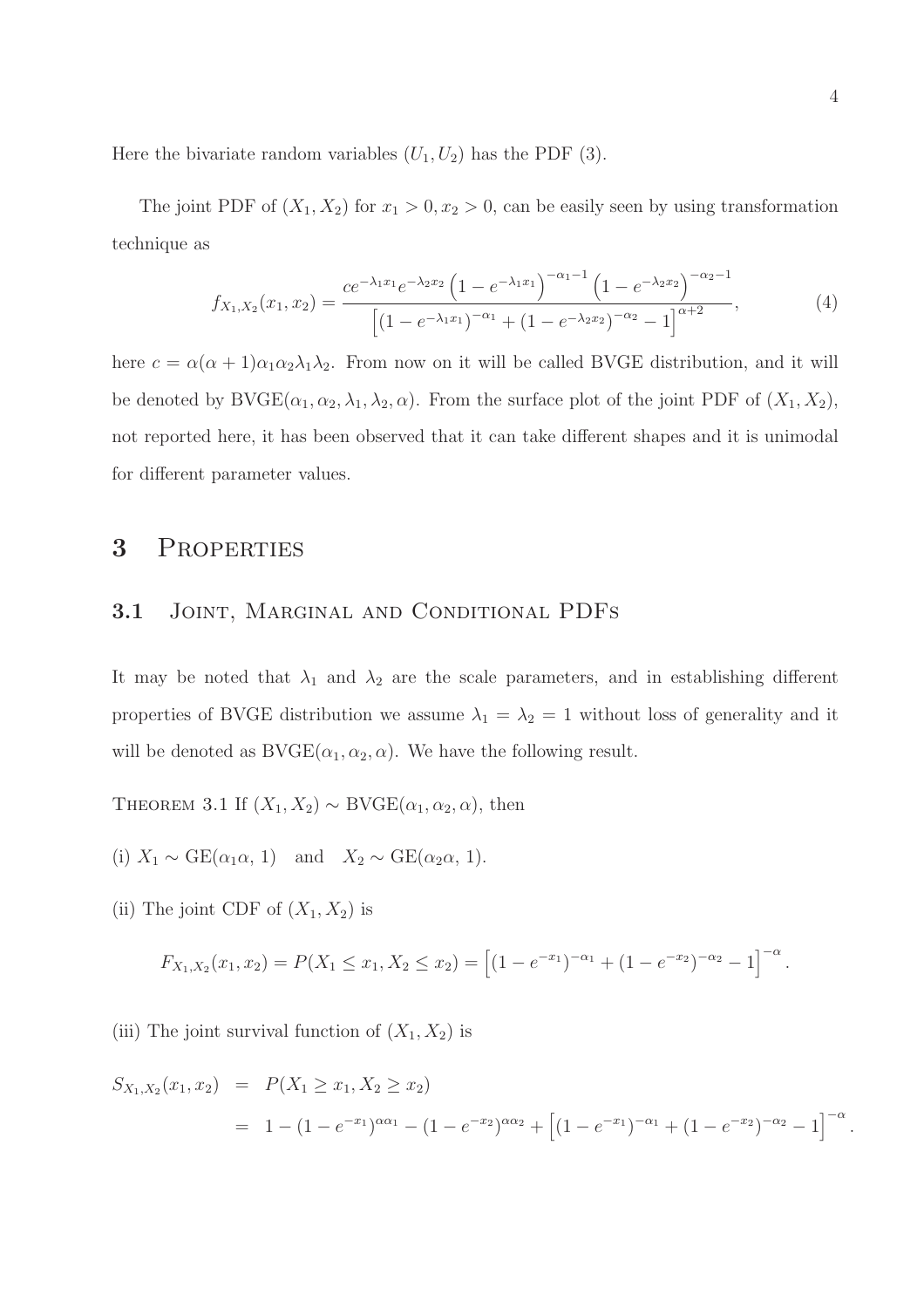(iv) The conditional PDF of  $X_1$  given  $X_2 = x_2$ , is given by

$$
f_{X_1|X_2=x_2}(x_1)=g_1(x_1)g_2(x_1,x_2),
$$

where  $g_1(x)$  is the PDF of  $GE(\alpha_1(1+\alpha), 1)$  and

$$
g_2(x_1,x_2) = \frac{(1 - e^{-x_2})^{\alpha_2}}{\left[ (1 - e^{-x_1})^{\alpha_1} + (1 - e^{-x_2})^{\alpha_2} - (1 - e^{-x_1})^{\alpha_1} (1 - e^{-x_2})^{\alpha_2} \right]^{\alpha_2}^2}.
$$

(v) The conditional CDF of  $X_1$  given  $X_2 = x_2$  is

$$
P(X_1 \le x_1 | X_2 = x_2) = \frac{(1 - e^{-x_2})^{-\alpha_2(\alpha + 1)}}{\left[ (1 - e^{-x_1})^{-\alpha_1} + (1 - e^{-x_2})^{-\alpha_2} - 1 \right]^{\alpha + 1}}.
$$

PROOF: The proof of Theorem 3.1 can be obtained by using the transformation  $u_i =$  $(1 - e^{-x_i})^{-\alpha_i} - 1$  for  $i = 1, 2$  and by routine calculations.  $\Box$ 

It is interesting to observe from (iv) of Theorem 3.1 that the conditional distribution of  $X_1$  given  $X_2 = x_2$ , is a weighted GE distribution. Here the weight function for any fixed value of  $x_2$  is a decreasing function of  $x_1$ . Therefore, the shape of the conditional PDF of  $X_1$  given  $X_2 = x_2$ , does not depend on the value of  $\alpha_2$  or  $x_2$ , it depends only on the values of  $\alpha$  and  $\alpha_1$ . It is immediate that if  $\alpha_1(1+\alpha) \leq 1$ , the conditional PDF will be a decreasing function. Otherwise it can be either unimodal or a decreasing function. Different properties of this conditional distribution may be obtained from the general properties of a weighted distribution. Although, it is difficult to obtain different moments in explicit forms, but it may be observed that for fixed  $\alpha_2$ , as  $\alpha_1$  increases, the conditional distribution function as provided in (v) of Theorem 3.1 is stochastically increasing.

Note that it is very simple to generate samples from a BVGE distribution. First we can generate  $(U_1, U_2)$  by using the conditional distribution function of  $U_2$  given  $U_1$ , and then by using the transformation we can generate  $(X_1, X_2)$  from BVGE distribution. Finally before finishing this subsection we provide a specific interesting example of BVGE.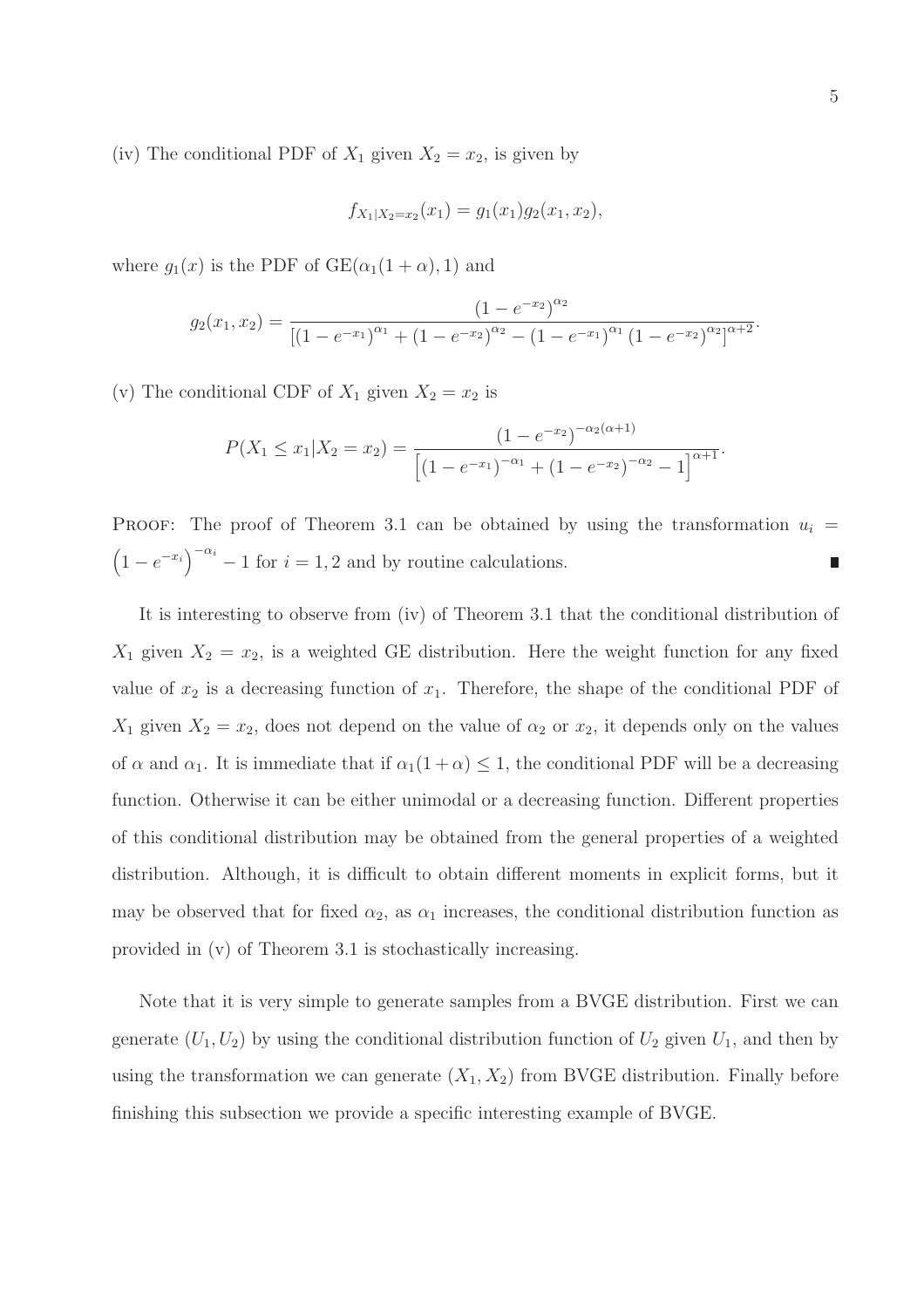Consider,  $\alpha \alpha_1 = \alpha \alpha_2 = 1$ , *i.e.*  $\alpha_1 = 1/\alpha$  and  $\alpha_2 = 1/\alpha$ , then the PDF of BVGE(1/ $\alpha$ ,  $1/\alpha$ ,  $\alpha$ ) becomes

$$
f_{X_1,X_2}(x_1,x_2) = \frac{\alpha+1}{\alpha} \times \frac{e^{-x_1}e^{-x_2}(1-e^{-x_1})^{-\frac{1}{\alpha}-1}(1-e^{-x_2})^{-\frac{1}{\alpha}-1}}{\left[(1-e^{-x_1})^{-\frac{1}{\alpha}}+(1-e^{-x_2})^{-\frac{1}{\alpha}}-1\right]^{\alpha+2}}.
$$
(5)

From Theorem 3.1, it follows that both  $X_1$  and  $X_2$  are exponential random variables with mean 1. Therefore, the joint PDF of  $X_1$  and  $X_2$  as defined by (5) can be considered as bivariate exponential distribution whose marginals are exponential distributions.

#### 3.2 Defining Through Copula

Note that BVGE distribution can be obtained using the copula function also. To every bivariate distribution function,  $F_{X_1,X_2}$  with continuous marginals  $F_{X_1}$  and  $F_{X_2}$ , corresponds a unique function  $C : [0,1]^2 \to [0,1]$ , called a copula such that

$$
F_{X_1,X_2}(x_1,x_2) = C\left\{F_{X_1}(x_1), F_{X_2}(x_2)\right\}, \quad \text{for } (x_1,x_2) \in (-\infty, \infty) \times (-\infty, \infty). \tag{6}
$$

Conversely, it is possible to construct a bivariate distribution function having the desired marginal distributions and a chosen description structure, *i.e.* copula. To see this let us consider the following copula

$$
C_{\theta}(u_1, u_2) = \left(u_1^{-\theta} + u_2^{-\theta} - 1\right)^{-\frac{1}{\theta}}
$$
\n(7)

known as Clayton copula, see for example Nelsen [24], with  $\theta =$ 1 α , and the two marginals as  $X_1 \sim \text{GE}(\alpha \alpha_1, \lambda_1)$  and  $X_2 \sim \text{GE}(\alpha \alpha_2, \lambda_2)$  respectively. Therefore, the joint CDF of  $X_1$ and  $X_2$  becomes;

$$
F_{X_1, X_2}(x_1, x_2) = C\{(1 - e^{-\lambda_1 x_1})^{\alpha \alpha_1}, (1 - e^{-\lambda_2 x_2})^{\alpha \alpha_2}\}\
$$
  
= 
$$
\left[ (1 - e^{-x_1})^{-\alpha_1} + (1 - e^{-x_2})^{-\alpha_2} - 1 \right]^{-\alpha}.
$$
 (8)

As a consequence of this relationship (8), many properties of the BVGE distribution are inherited from the well known properties of the Clayton copula, and it will be explored later.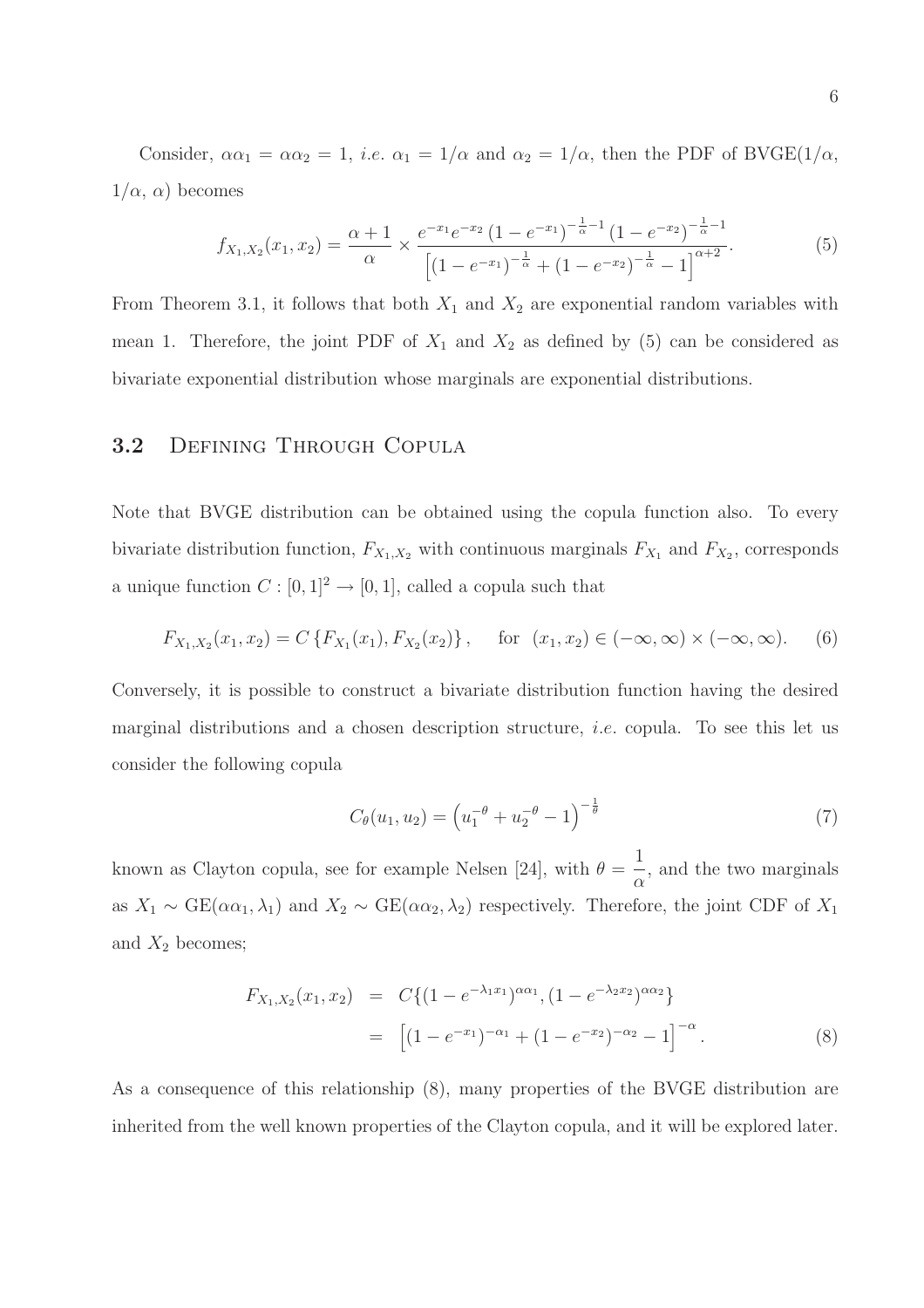#### 3.3 HAZARD FUNCTION

In this subsection we provide the bivariate hazard rate of the bivariate generalized exponential distribution. Note that there are several ways of defining the bivariate hazard rates. Basu [2] first defined the bivariate hazard function of an absolute continuous bivariate distribution by simply extending the one-dimensional definition to two-dimension, *i.e.* 

$$
h_B(x_1, x_2) = \frac{f_{X_1, X_2}(x_1, x_2)}{S_{X_1, X_2}(x_1, x_2)}.
$$
\n(9)

Unfortunately, the above definition of the hazard function does not uniquely define the joint probability density function. The joint bivariate hazard rate in the sense of Johnson and Kotz [12] is defined as follows;

$$
h(x_1, x_2) = \left(-\frac{\partial}{\partial x_1}, -\frac{\partial}{\partial x_2}\right) \ln S_{X_1, X_2}(x_1, x_2) = (h_1(x_1, x_2), h_2(x_1, x_2)) \quad \text{(say)}.
$$
 (10)

It is well known that the bivariate hazard function  $h(x_1, x_2)$  uniquely determines the joint PDF, see Marshall [20]. It may be noted that the hazard function of the generalized exponential distribution can be increasing, decreasing or constant according as the shape parameter greater than, less than or equal to one.

THEOREM 3.2: If  $(X_1, X_2) \sim \text{BVGE}(\alpha_1, \alpha_2, \alpha)$ , then for fixed  $x_2(x_1)$ ,  $h_1(x_1, x_2)$   $(h_2(x_1, x_2))$ is a decreasing function of  $x_1(x_2)$ .

PROOF: We will show the result for  $h_1(x_1, x_2)$ , for  $h_2(x_1, x_2)$  it will follow along the same line. Let us use the following variables and notation;

$$
v = (1 - e^{-x_1})^{-\alpha_1}
$$
,  $c_1 = 1 - (1 - e^{-x_2})^{\alpha \alpha_2}$ ,  $c_2 = (1 - e^{-x_2})^{-\alpha_2} - 1$ .

Therefore,

$$
h_1(x_1, x_2) = -\frac{\partial}{\partial x_1} \ln S_{X_1, X_2}(x_1, x_2) = -\left\{ \frac{\partial}{\partial v} \ln \left[ c_1 - v^{-\alpha} + \frac{1}{(v + c_2)^{\alpha}} \right] \right\} \times \frac{\partial v}{\partial x_1}.
$$
 (11)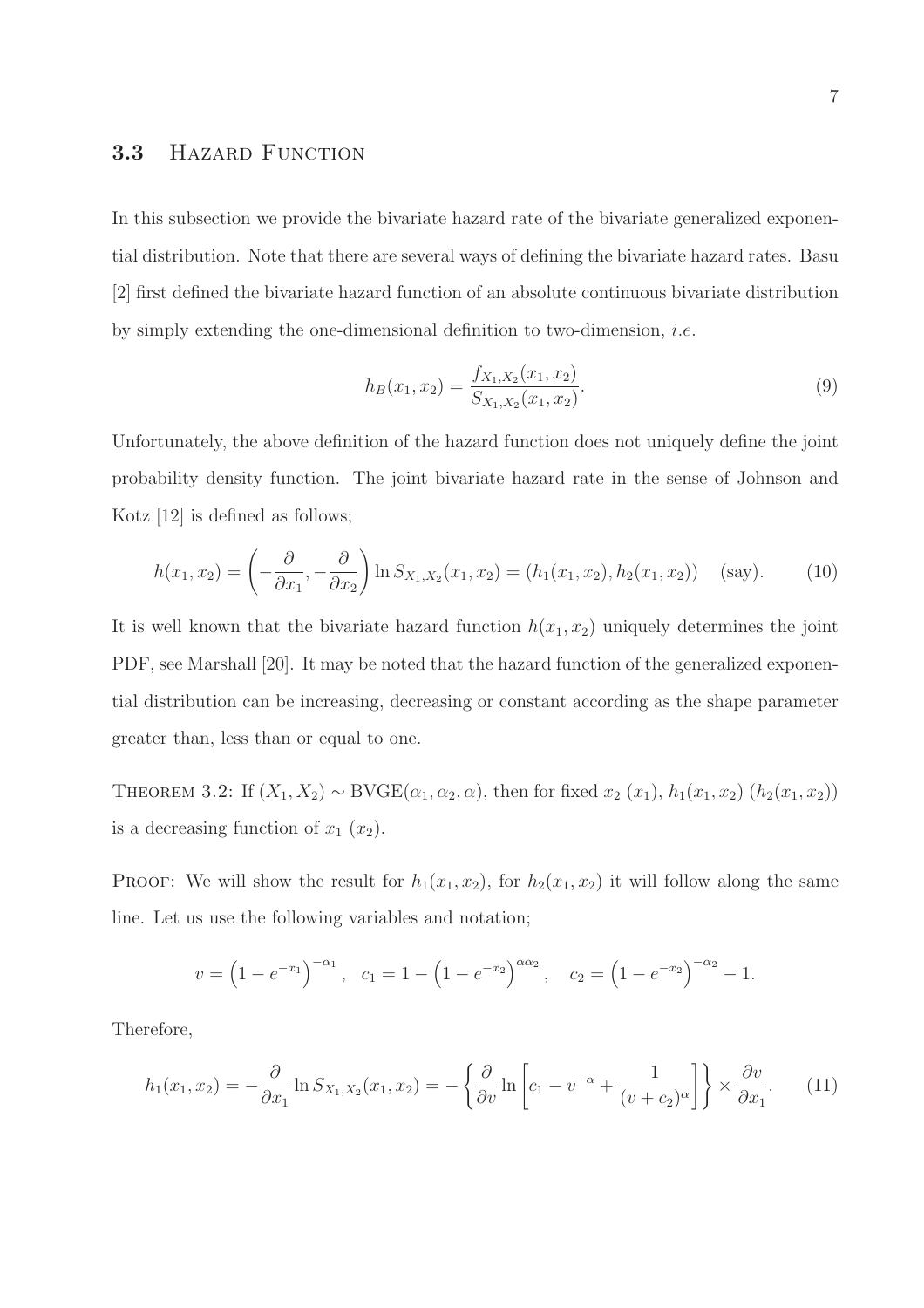$$
g(v) = \frac{\partial}{\partial v} \ln \left[ c_1 - v^{-\alpha} + \frac{1}{(v + c_2)^{\alpha}} \right].
$$

Note that after simplification  $g(v)$  can be written as

$$
g(v) = \frac{\left(1 + \frac{c_2}{v}\right)^{\alpha + 1} - 1}{(v + c_2) \left[c_1(v + c_2)^\alpha - \left(1 + \frac{c_2}{v}\right)^\alpha + 1\right]}.
$$

Since the numerator is a decreasing function and the denominator is an increasing function of  $v, g(v)$  is a decreasing function of  $v, i.e.,$  $\partial g(v)$  $\frac{\partial^2 v}{\partial v}$  < 0. Now

$$
\frac{\partial v}{\partial x_1} = -\alpha_1 \left( 1 - e^{-x_1} \right)^{-\alpha_1 - 1} e^{-x_1} < 0, \\
\frac{\partial^2 v}{\partial x_1^2} = \alpha_1 \left( 1 - e^{-x_1} \right)^{-\alpha_1 - 1} e^{-x_1} + \alpha_1 (\alpha_1 + 1) \left( 1 - e^{-x_1} \right)^{-\alpha_1 - 2} e^{-2x_1} > 0.
$$

As

$$
\frac{\partial g(v)}{\partial x_1} = \frac{\partial g(v)}{\partial v} \times \frac{\partial v}{\partial x_1} > 0, \text{ and } \frac{\partial^2 v}{\partial x_1^2} > 0,
$$

the result follows.

#### 3.4 DEPENDENCY PROPERTIES

In this subsection we provide different dependency properties of the bivariate generalized exponential distribution. Let us recall the following definition, see Karlin [15]. A real valued function  $K(x, y)$  of two variables ranging over linearly ordered sets A and B, respectively, is said to be *total positivity of order* r (abbreviated by  $TP_r$ ) if for  $1 \leq m \leq r$ , and for all  $a_1, \dots, a_m \in A$ ,  $b_1, \dots, b_m \in B$ , such that

$$
a_1 < \cdots < a_m, \quad b_1 < \cdots < b_m,
$$

then

$$
\begin{vmatrix} K(a_1, b_1) & \cdots & K(a_1, b_m) \\ \vdots & \ddots & \vdots \\ K(a_m, b_1) & \cdots & K(a_m, b_m) \end{vmatrix} \geq 0.
$$

П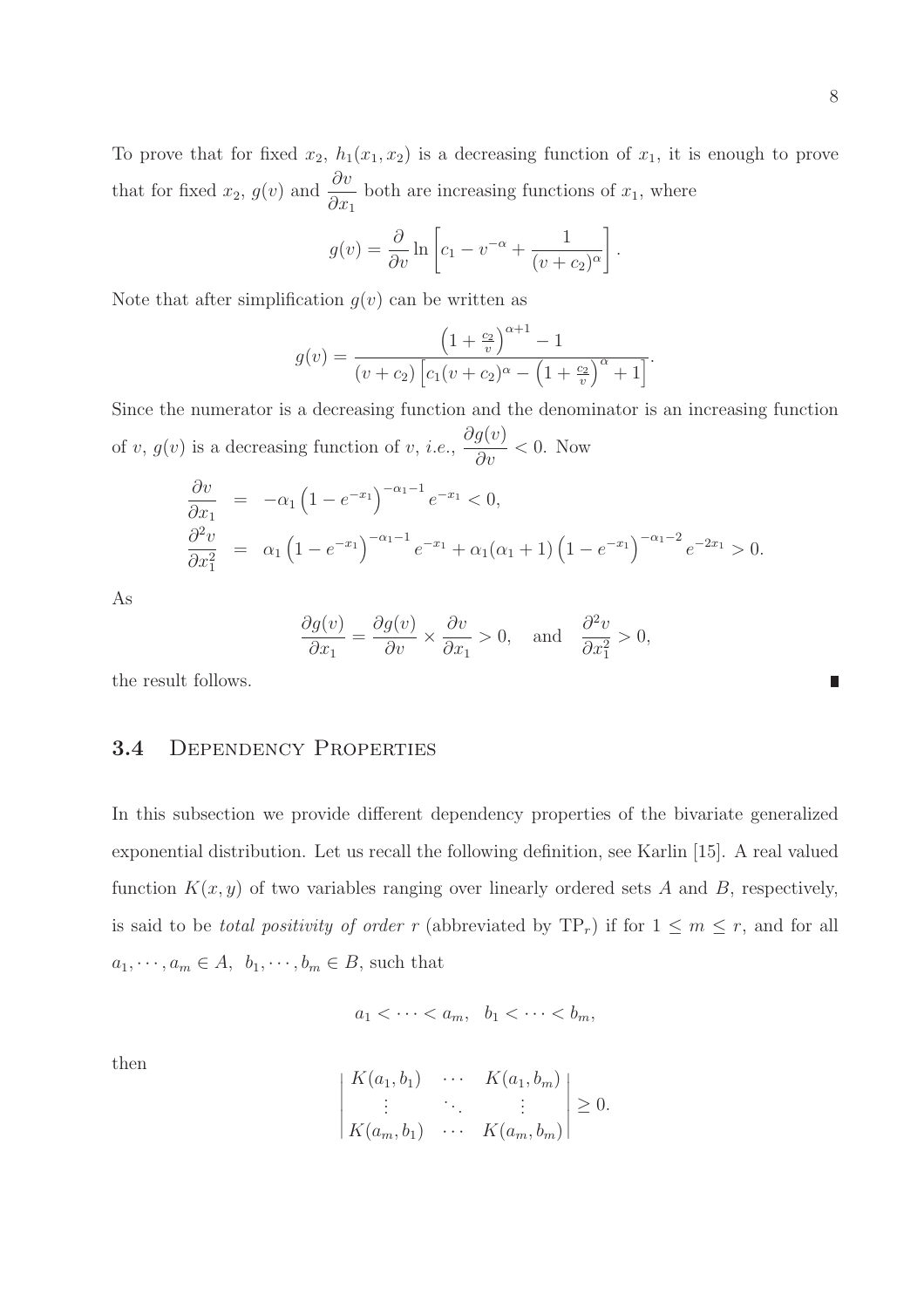Here  $|\cdot|$  denotes the determinant. Now we have the following dependency result.

THEOREM 3.3: If  $(X_1, X_2) \sim \text{BVGE}(\alpha_1, \alpha_2, \alpha)$ , and  $\alpha_1 = \alpha_2$ , then the joint PDF of  $(X_1, X_2)$ has  $TP_2$  property.

PROOF: Note that  $(X_1, X_2)$  has TP<sub>2</sub> property, if and only if for any  $x_{11}, x_{12}, x_{21}, x_{22}$ , whenever  $0 < x_{11} < x_{12}$ , and  $0 < x_{21} < x_{22}$ , we have

$$
f_{X_1,X_2}(x_{11}, x_{21})f_{X_1,X_2}(x_{12}, x_{22}) \ge f_{X_1,X_2}(x_{12}, x_{21})f_{X_1,X_2}(x_{11}, x_{22}).
$$
\n(12)

If  $\alpha_1 = \alpha_2 = \beta$ , then after some simplification, it can be easily seen that (12) is equivalent to

$$
(u_{22} - u_{21})(u_{12} - u_{11}) \ge 0,\t\t(13)
$$

where  $(1 - e^{-x_{ij}})^{-\beta} = u_{ij}$ , for  $i, j = 1, 2$ . Therefore, the result follows. П

Since  $TP_2$  is the most stringent dependence property, many other dependency properties follow immediately. For example  $X_1$  and  $X_2$  are positive quadrant dependent,  $X_1$   $(X_2)$  is a positive regression dependent of  $X_2$  ( $X_1$ ), and  $X_1$  ( $X_2$ ) is a left tail decreasing in  $X_2$  ( $X_1$ ).

#### 3.5 Dependency Measures

In this subsection we explicitly compute different measures of dependency, namely Kendall's  $\tau$ , and the medial correlation. Interestingly, both the measures can be obtained from the Clayton copula. We further provide some dependency measures of extreme events also.

The Kendall's  $\tau$  defined as the probability of concordance minus the probability of discordance of two pairs  $(X_1, X_2)$  and  $(Y_1, Y_2)$  of random vectors, having the same joint distribution function, is

$$
\tau = P[(X_1 - Y_1)(X_2 - Y_2) > 0] - P[(X_1 - Y_1)(X_2 - Y_2) < 0].
$$
\n(14)

In case of BVGE distribution, we have the following result.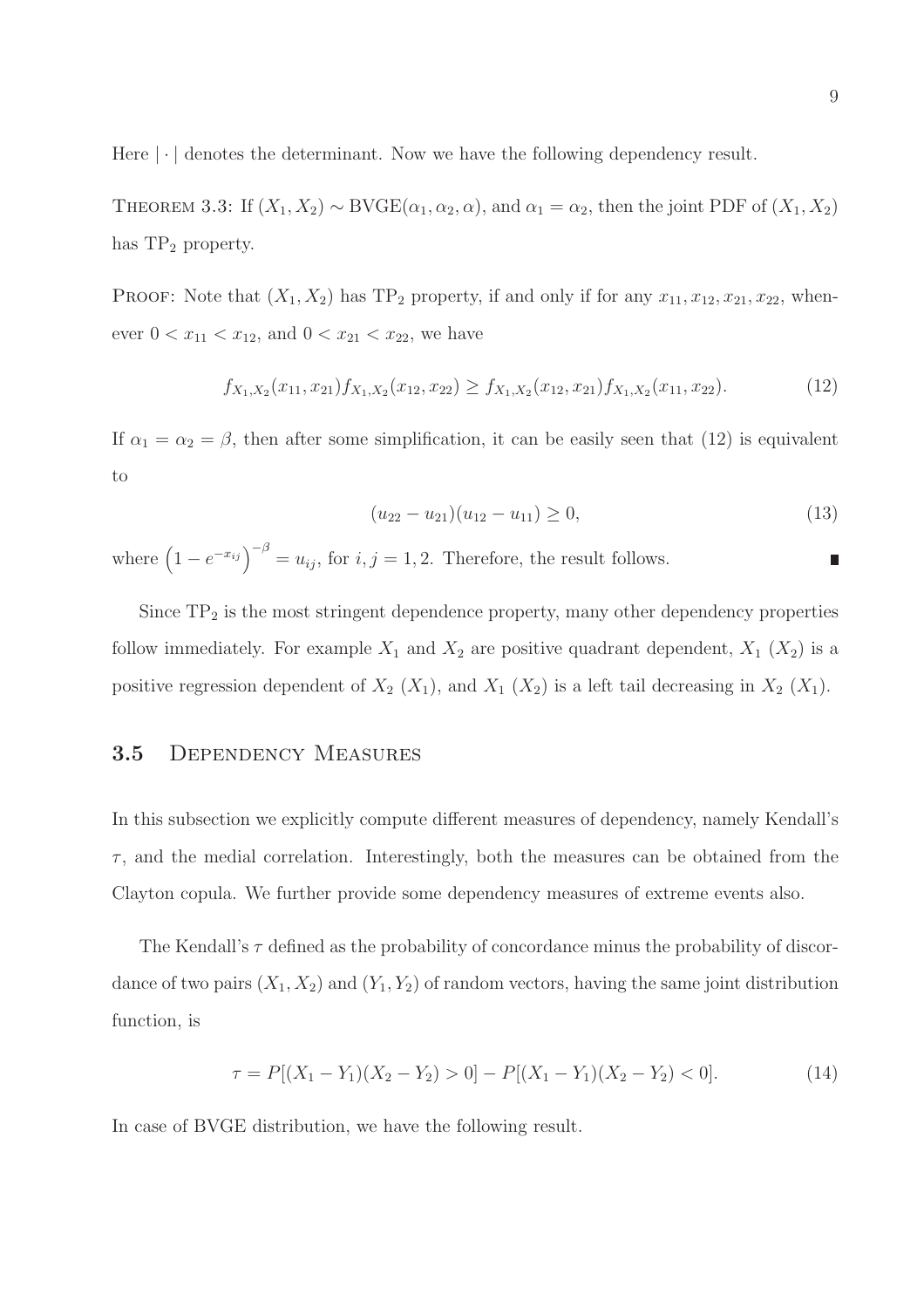THEOREM 3.4: Let  $(X_1, X_2) \sim \text{BVGE}(\alpha_1, \alpha_2, \alpha)$ , then the Kendall's  $\tau$  index is given by θ  $2+\theta$ , when  $\theta =$ 1 α .

PROOF: It is well known that the Kendall's  $\tau$  index is a copula property, see Domma [6], and

$$
\tau = 4 \int_0^1 \int_0^1 C(u, v) \frac{\partial^2 C(u, v)}{\partial u \partial v} du dv - 1.
$$

Since,

$$
\frac{\partial^2 C(u, v)}{\partial u \partial v} = (1 + \theta) \frac{u^{-(\theta + 1)} v^{-(\theta + 1)}}{(u^{-\theta} + v^{-\theta} - 1)^{\frac{1}{\theta} + 2}},
$$

$$
\int_{0}^{1} \int_{0}^{1} C(u,v) \frac{\partial^{2} C(u,v)}{\partial u \partial v} du dv = (1+\theta) \int_{0}^{1} \int_{0}^{1} \frac{u^{-(\theta+1)} v^{-(\theta+1)}}{(u^{-\theta} + v^{-\theta} - 1)^{\frac{2}{\theta}+2}} du dv
$$
  

$$
= \frac{(1+\theta)}{\theta^{2}} \int_{1}^{\infty} \int_{1}^{\infty} \frac{1}{(x+y-1)^{\frac{2}{\theta}+2}} dx dy
$$
  

$$
= \frac{(1+\theta)}{\theta^{2}} \int_{0}^{\infty} \int_{0}^{\infty} \frac{1}{(x+y+1)^{\frac{2}{\theta}+2}} dx dy
$$
  

$$
= \frac{(1+\theta)}{\theta^{2}} \times \frac{\theta^{2}}{2(2+\theta)} = \frac{(1+\theta)}{2(2+\theta)}.
$$

Therefore,  $\tau =$  $2(1+\theta)$  $\frac{1}{(2 + \theta)} - 1 =$ θ  $2+\theta$ .

The population version of the medial correlation coefficient for a pair  $(X_1, X_2)$  of continuous random variables was defined by Blomqvist [4]. If  $M_{X_1}$  and  $M_{X_2}$  denote the medians of  $X_1$  and  $X_2$ , respectively, then  $M_{X_1X_2}$ , the medial correlation of  $X_1$  and  $X_2$  is

$$
M_{X_1X_2} = P[(X_1 - M_{X_1})(X_2 - M_{X_2}) > 0] - P[(X_1 - M_{X_1})(X_2 - M_{X_2}) < 0].
$$

It has been shown by Nelsen [24] that the median correlation coefficient is also a copula property, and  $M_{X_1X_2} = 4C\left(\frac{1}{2}\right)$ 2 , 1 2 . Therefore, for BVGE distribution the medial correlation coefficient between  $X_1$  and  $X_2$  is  $4\left(2^{\theta+1}-1\right)^{-\frac{1}{\theta}}$ .

The concept of bivariate tail dependence relates to the amount of dependence in the upper quadrant (or lower quadrant) tail of a bivariate distribution, see Joe [11] (page 33).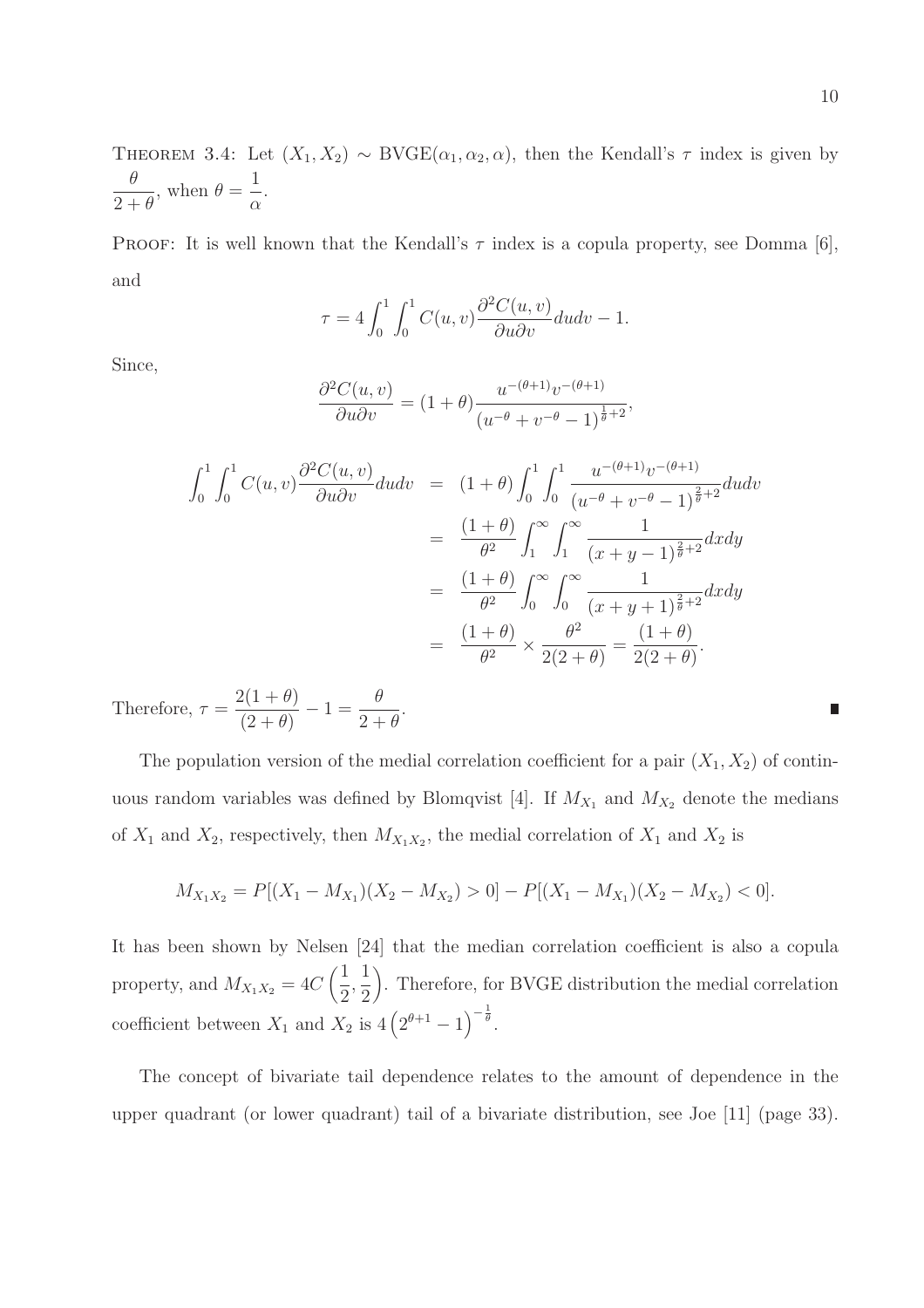In terms of the original random variables  $X_1$  and  $X_2$ , the upper tail dependence is defined as

$$
\chi = \lim_{z \to 1} P(X_2 \ge F_{X_2}^{-1}(z) | X_1 \ge F_{X_1}^{-1}(z)).
$$

Intuitively, the upper tail dependence exists, when there is a positive probability that some positive outliers may occur jointly. If  $\chi \in (0,1]$ , then  $X_1$  and  $X_2$  are said to be asymptotically dependent, and if  $\chi = 0$ , they are asymptotically independent. Coles *et al.* [5] showed using the copula function that

$$
\chi = \lim_{u \to 1} \frac{1 - 2u + C(u, u)}{1 - u} = \lim_{u \to 1} \left\{ 2 - \frac{\log C(u, u)}{\log u} \right\}.
$$

In case of BVGE distribution, it can be shown that  $\chi = 0$ , *i.e.*  $X_1$  and  $X_2$  are asymptotically independent.

### 4 Maximum Likelihood Estimation

In this section we describe how to obtain the maximum likelihood estimators of the unknown parameters based on a random sample of size n from  $BVGE(\alpha_1, \alpha_2, \lambda_1, \lambda_2, \alpha)$ . Based on the sample  $\{(x_{11}, x_{12}), \cdots, (x_{n1}, x_{n2})\}$ , the log-likelihood function becomes;

$$
l(\theta) = -\lambda_1 \sum_{i=1}^n x_{i1} - \lambda_2 \sum_{i=1}^n x_{i2} - (\alpha_1 + 1) \sum_{i=1}^n \ln(1 - e^{-\lambda_1 x_{i1}}) - (\alpha_2 + 1) \sum_{i=1}^n \ln(1 - e^{-\lambda_2 x_{i2}})
$$

$$
-(\alpha + 2) \sum_{i=1}^n \ln\left[(1 - e^{-\lambda_1 x_{i1}})^{-\alpha_1} + (1 - e^{-\lambda_2 x_{i2}})^{-\alpha_2} - 1\right] + n \ln c,
$$
(15)

here  $\theta = (\alpha_1, \alpha_2, \lambda_1, \lambda_2, \alpha)$  and  $c = \alpha(\alpha + 1)\alpha_1\alpha_2\lambda_1\lambda_2$ . The maximum likelihood estimates can be obtained by maximizing (15) with respect to the unknown parameters. As expected, they cannot be obtained in explicit forms. One needs to solve five non-linear equations to compute the MLEs, see the Appendix for details. Note that the Newton-Raphson method or other optimization routine may be used to maximize (15). But to use any optimization routine we need to provide the initial guesses of the parameters and those initial guesses play important roles in any higher dimensional optimization process. Since it is a regular family,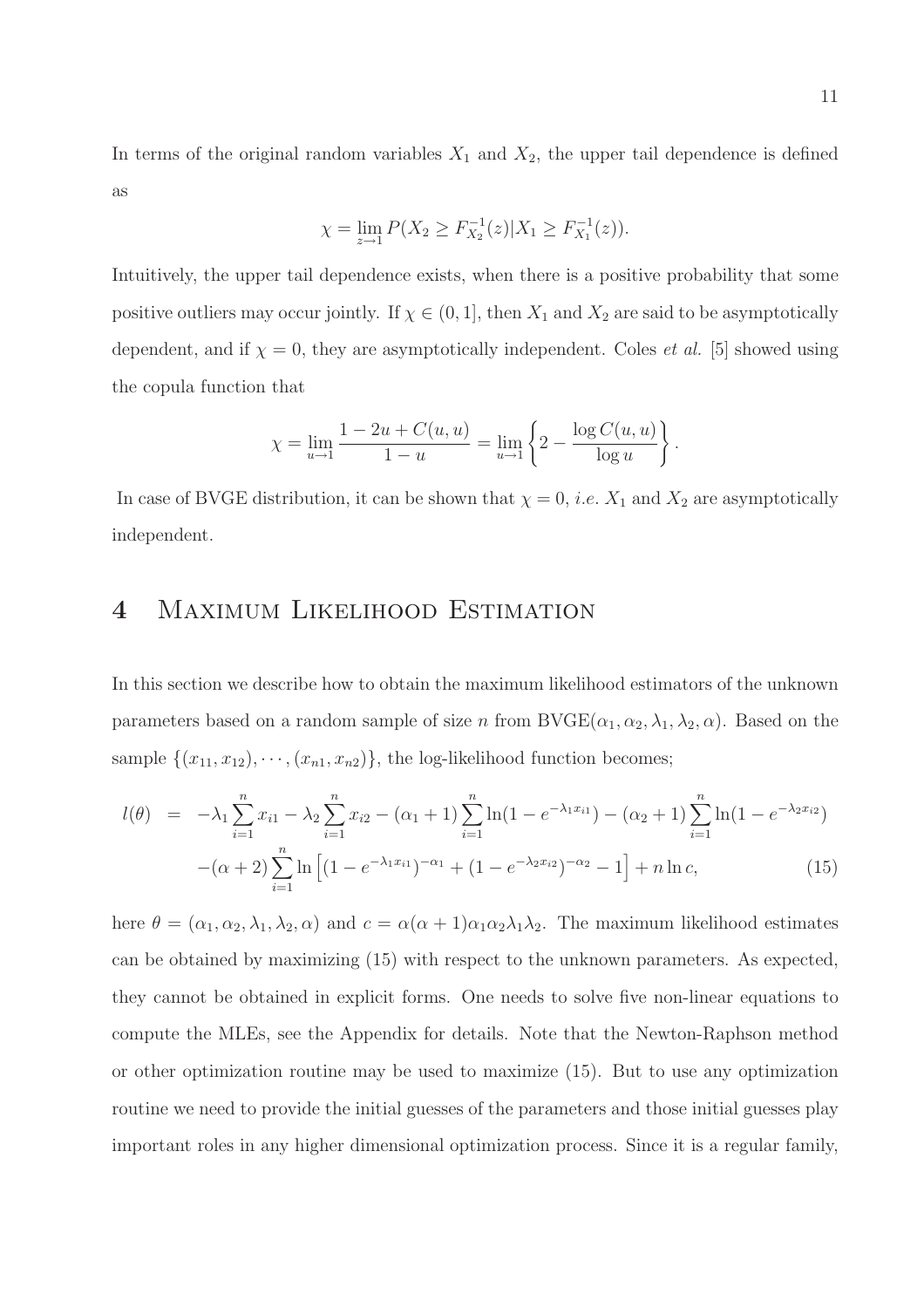the usual asymptotic normality result holds in this case, i.e.

$$
\sqrt{n}(\hat{\theta} - \theta) \longrightarrow N_5(0, I^{-1}), \qquad (16)
$$

here I is the expected Fisher information matrix. Note that the Fisher information matrix cannot be obtained in explicit forms, most of the elements can be obtained only in terms of double integration. We have provided, see in the Appendix, the observed Fisher information matrix, which can be used to compute the asymptotic confidence intervals of the unknown parameters.

Now we discuss how to obtain the initial guesses based on the observed sample. We make the following re-parameterization:  $\beta_1 = \alpha \alpha_1$  and  $\beta_2 = \alpha \alpha_2$ . Since  $X_1 \sim \text{GE}(\beta_1, \lambda_1)$ and  $X_2 \sim \text{GE}(\beta_2, \lambda_2)$ , we fit the generalized exponential distribution to the marginals. We calculate the MLEs of  $(\beta_1, \lambda_1)$  and  $(\beta_2, \lambda_2)$  based on the respective marginals. If the MLEs of  $\beta_1$ ,  $\lambda_1$ ,  $\beta_2$ ,  $\lambda_2$  based on the marginals are denoted by  $\beta_1$ ,  $\lambda_1$ ,  $\beta_2$   $\lambda_2$  respectively, then

$$
\widetilde{\beta}_j(\lambda_j) = -\frac{n}{\sum_{i=1}^n \ln(1 - e^{-\lambda_j x_{ij}})}; \quad j = 1, 2,
$$

and  $\tilde{\lambda}_j$  can be obtained as a fixed point solution of the following equation

$$
h_j(\lambda) = \lambda,\tag{17}
$$

,

where

$$
h_j(\lambda) = \left[ \frac{\sum_{i=1}^n \frac{x_{ij}e^{-\lambda x_{ij}}}{(1 - e^{-\lambda x_{ij}})}}{\sum_{i=1}^n \ln(1 - e^{-\lambda x_{ij}})} + \frac{1}{n} \sum_{i=1}^n \frac{x_{ij}e^{-\lambda x_{ij}}}{(1 - e^{-\lambda x_{ij}})} + \frac{1}{n} \sum_{i=1}^n x_{ij} \right]^{-1}
$$

for  $j = 1, 2$ . Note that (17) is obtained by taking the derivative with respect to  $\lambda$ , of the profile log-likelihood function of the GE distribution. Suppose the initial guess of  $\tilde{\lambda}_j$  is  $\lambda_j^{(0)}$  $\binom{0}{j}$ , then consider  $\lambda_j^{(1)} = h(\lambda_j^{(0)})$  $j^{(0)}$ , and continue the process until convergence takes place. Once we obtain  $\lambda_j$ , then  $\beta_j$  can be obtained as  $\beta_j(\lambda_j)$ . Using  $\lambda_j$  and  $\beta_j$  for  $j = 1, 2$ , we can plot the profile log-likelihood function of  $\alpha$  from (15) and that will provide an initial guess value of  $\alpha$ . The details will be illustrated in the data analysis section.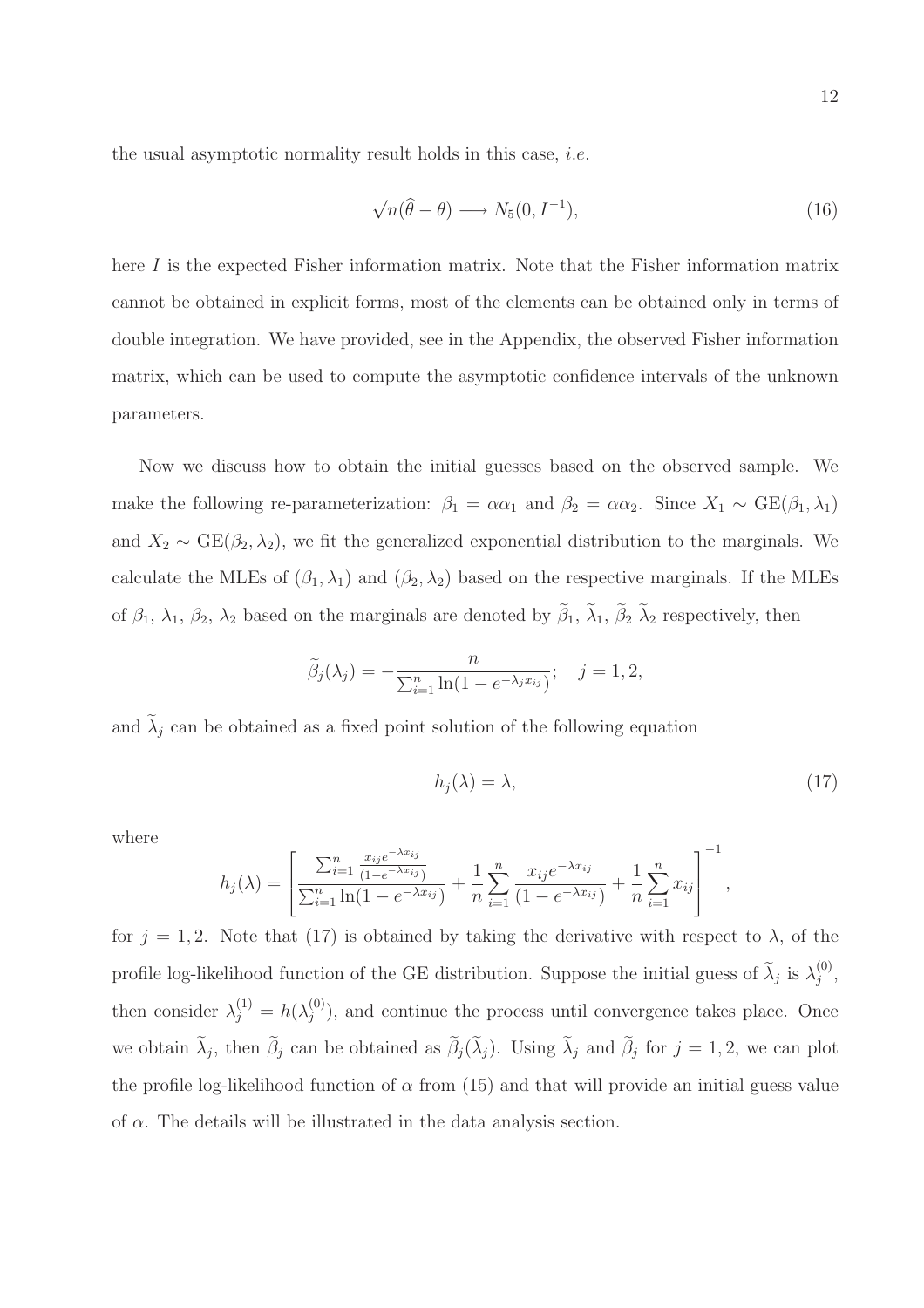| $n_{\rm}$ | $\alpha_1$ | $\lambda_1$ | $\alpha_2$ | $\lambda_2$ | $\alpha$ |
|-----------|------------|-------------|------------|-------------|----------|
|           |            |             |            |             |          |
| 20        | 1.1148     | 1.0771      | 1.1012     | 1.0607      | 2.0651   |
|           | (0.0481)   | (0.0298)    | (0.0442)   | (0.0260)    | (0.0738) |
| 40        | 1.0592     | 1.0319      | 1.0603     | 1.0397      | 2.0461   |
|           | (0.0273)   | (0.0147)    | (0.0253)   | (0.0135)    | (0.0476) |
| 60        | 1.0523     | 1.0275      | 1.0513     | 1.0266      | 2.0272   |
|           | (0.0215)   | (0.0104)    | (0.0207)   | (0.0105)    | (0.0439) |
| 80        | 1.0513     | 1.0227      | 1.0554     | 1.0243      | 2.0090   |
|           | (0.0197)   | (0.0087)    | (0.0198)   | (0.0078)    | (0.0428) |

Table 1: The average MLEs and the associated square root of the mean squared errors (within brackets below) are reported for Set 1.

### 5 Simulation Results and Data Analysis

#### 5.1 SIMULATION RESULTS

In this subsection we present some simulation results to see how the maximum likelihood estimators behave for different sample sizes and for different parameter values. We have used different sample sizes namely  $n = 20, 40, 60$  and 80 and two different sets of parameter values: Set 1:  $\alpha_1 = \lambda_1 = \alpha_2 = \lambda_2 = 1$ ,  $\alpha = 2$ , and Set 2:  $\alpha_1 = \lambda_1 = \alpha_2 = \lambda_2 = 1$ ,  $\alpha = 0.25$ . In each case we have computed the maximum likelihood estimators of the unknown parameters by maximizing the log-likelihood function (15). We compute the average estimates and mean squared errors over 1000 replications and the results are reported in Tables 1 and 2.

Some of the points are quite clear from Tables 1 and 2. In all the cases the performances of the maximum likelihood estimates are quite satisfactory. It is observed that as sample size increases the average estimates and the mean squared error decrease for all the parameters, as expected. It also verifies the consistency properties of the MLEs. Moreover, the average biases and MSEs of MLEs of  $\alpha_i$  and  $\lambda_i$  for  $i = 1, 2$ , do not depend on  $\alpha$ .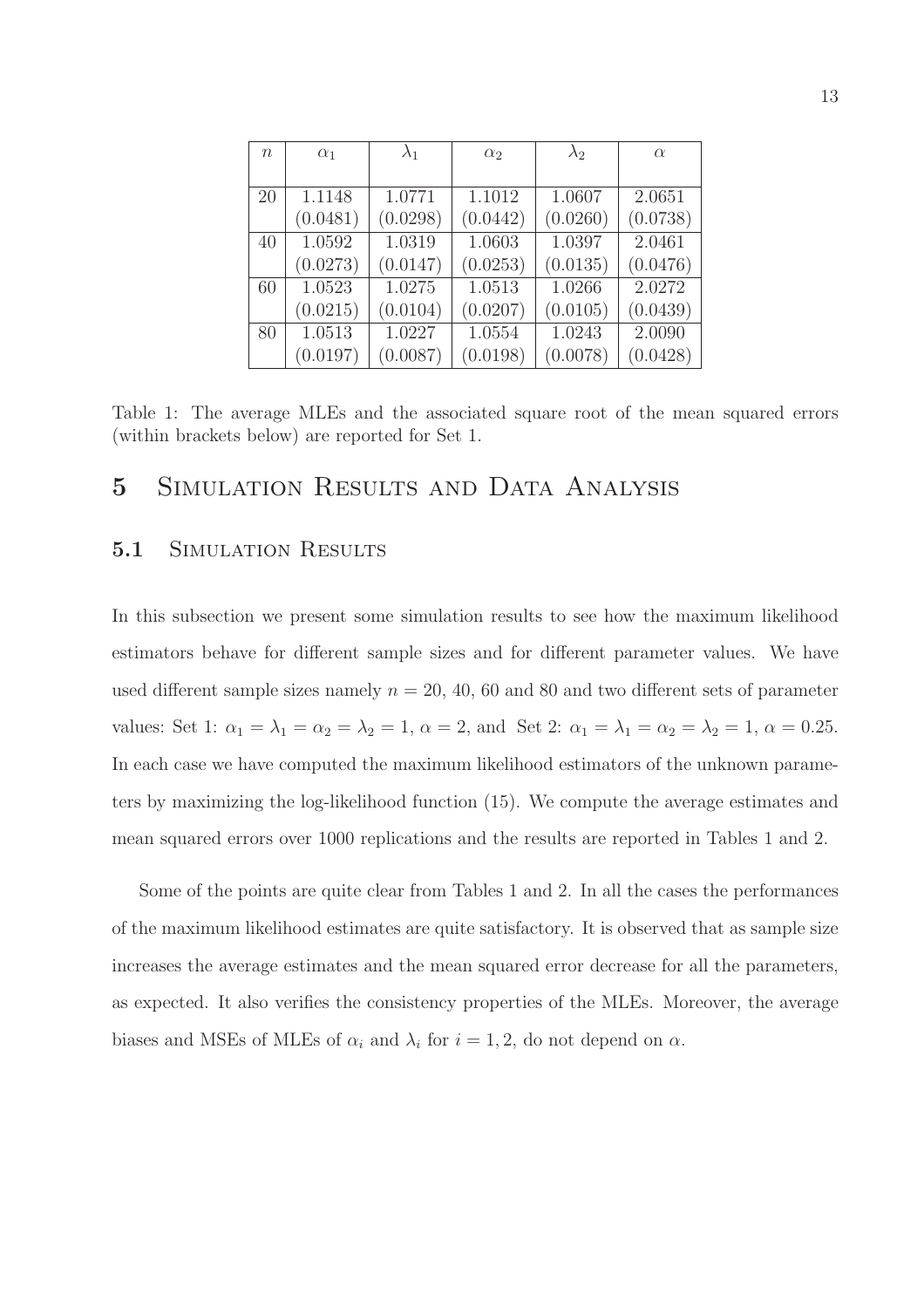| $\, n$ | $\alpha_1$ | $\lambda_1$ | $\alpha_2$ | $\lambda_2$ | $\alpha$ |
|--------|------------|-------------|------------|-------------|----------|
|        |            |             |            |             |          |
| 20     | 1.0263     | 1.0260      | 1.0477     | 1.0501      | 0.2746   |
|        | (0.0137)   | (0.0176)    | (0.0140)   | (0.0174)    | (0.0027) |
| 40     | 1.0312     | 1.0267      | 1.0234     | 1.0410      | 0.2710   |
|        | (0.0119)   | (0.0157)    | (0.0110)   | (0.0151)    | (0.0021) |
| 60     | 1.0264     | 1.0489      | 1.0169     | 1.0300      | 0.2616   |
|        | (0.0108)   | (0.0131)    | (0.0098)   | (0.0146)    | (0.0014) |
| 80     | 1.0097     | 1.0360      | 1.0259     | 1.0417      | 0.2561   |
|        | (0.0089)   | (0.0132)    | (0.0089)   | (0.0121)    | (0.0010) |

Table 2: The average MLEs and the associated square root of the mean squared errors (within brackets below) are reported for Set 4.

| Marginals | Minimum <sup>1</sup> | Maximum | Median $\parallel$ |        | 1-st Quartile   3-rd Quartile |
|-----------|----------------------|---------|--------------------|--------|-------------------------------|
|           |                      |         |                    |        |                               |
| $X_1$     | 10.79                | 12.89   | 11.60              | 11.22  | 11.95                         |
|           |                      |         |                    |        |                               |
| $X_2$     | 142.72               | 306.00  | 164.65             | 152.37 | 182.20                        |
|           |                      |         |                    |        |                               |

Table 3: The basic statistics of  $X_1$  and  $X_2$ .

#### 5.2 DATA ANALYSIS

In this section for illustrative purposes we have presented the analysis of one bivariate data set. The data set represents the national track records of the 55 different countries for the 1984 Los Angeles Olympics for women. Here  $X_1$  and  $X_2$  represent the track records for 100m flat race and marathon respectively. The data set is originally available in IAAF/ Track and Field Statistics Handbook for the 1984 Los Angeles Olympics, see also Johnson and Wichern [13]. We provide some basic statistics of  $X_1$  and  $X_2$  in Table 3. From the histogram plots and from the scatter plot, not reported here, of  $X_1$  and  $X_2$ , it has been observed that both  $X_1$  and  $X_2$  are right skewed and  $X_1$  and  $X_2$  are positively correlated. The sample correlation coefficient between  $X_1$  and  $X_2$  is 0.646. Since both the marginals are positively skewed, and sample correlation coefficient is also within the possible range of the proposed BVGE, we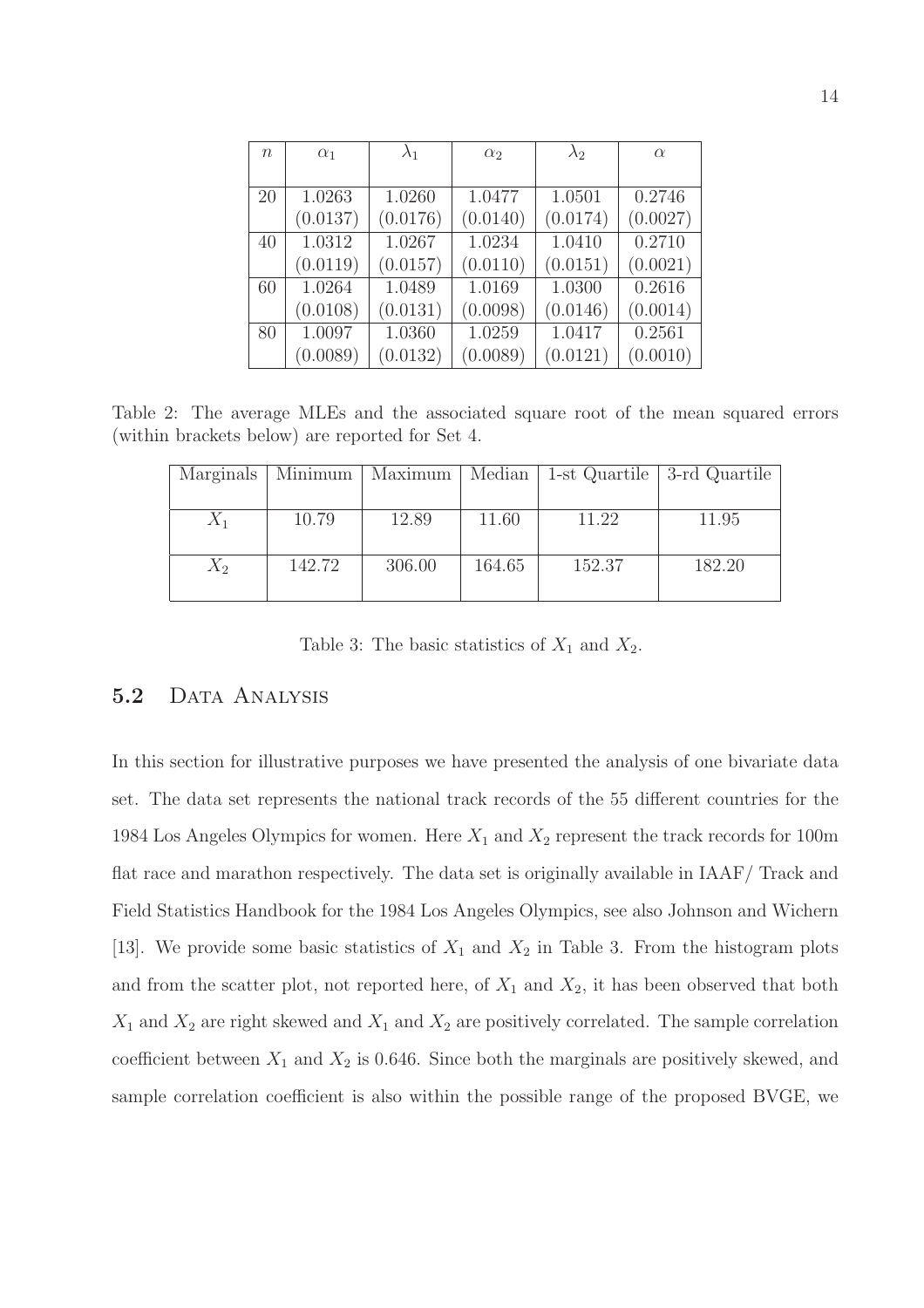| Model      | $X_1$               |            |                    | $X_1$                                           |              |        |
|------------|---------------------|------------|--------------------|-------------------------------------------------|--------------|--------|
|            | MLL                 | <b>KSD</b> |                    | MLL                                             | <b>KSD</b>   |        |
| GE.        | $-33.7369$          | 0.1217     | 0.3900             | -147.1649                                       | $\pm 0.1155$ | 0.4559 |
| Weibull    | $-34.1514$          |            |                    | $0.1124 \mid 0.4123 \mid -153.2186 \mid 0.1455$ |              | 0.1948 |
| Log-Normal | $-34.1498$   0.1121 |            | $\mid 0.4157 \mid$ | -155.9186                                       | 0.1761       | 0.0659 |

Table 4: The maximized log-likelihood values, the Kolmogorov-Smirnov distances, and the associated p values for different distribution functions and for two marginals are provided.

use the BVGE distribution to model this data set. Before analyzing the data set we have subtracted 10 and 125 from  $X_1$  and  $X_2$  respectively.

Before progressing further we have fitted the generalized exponential distribution to the marginals and obtained  $\tilde{\beta}_1 = 33.1416$ ,  $\tilde{\lambda}_1 = 2.5116$ ,  $\tilde{\beta}_2 = 6.1719$ ,  $\tilde{\lambda}_2 = 0.0523$ . We have fitted different other univariate distributions namely Weibull and log-normal distributions to the marginals. The maximized log-likelihood (MLL) values, the Kolmogorov-Smirnov distances (KSD) and the associated p values for the different distributions and for two marginals are provided in Table 4. In case of GE model, we have also provided the plot of  $g(F(x))$  against  $x$  in Figure 1. This plot can be used as a goodness of fit for the GE distribution, see Kannan et al. [14] It is clear from all these, that GE distribution can be used to fit the marginals reasonably well.

It may be mentioned that although several goodness of fit tests are available for an arbitrary univariate distribution function, but for a general bivariate distribution functions we do not have a satisfactory goodness of fit test. Because of this reason we have tested the marginals only. At least it gives us an indication which bivariate distribution function can be used. Using the above initial guess values of  $\beta_1$ ,  $\beta_2$ ,  $\lambda_1$  and  $\lambda_2$ , we plot the approximate profile log-likelihood of  $\alpha$  from (15) in the Figure 2. It is clear that the profile log-likelihood function is an unimodal function. From the profile log-likelihood function, we obtain an initial guess value of  $\alpha$  as 0.80. Using the above initial estimates, we obtain the MLEs as  $\hat{\alpha}_1 = 41.4916, \lambda_1 = 2.5358, \hat{\alpha}_2 = 7.7552, \lambda_2 = 0.0526, \hat{\alpha} = 0.8081$ , and the maximized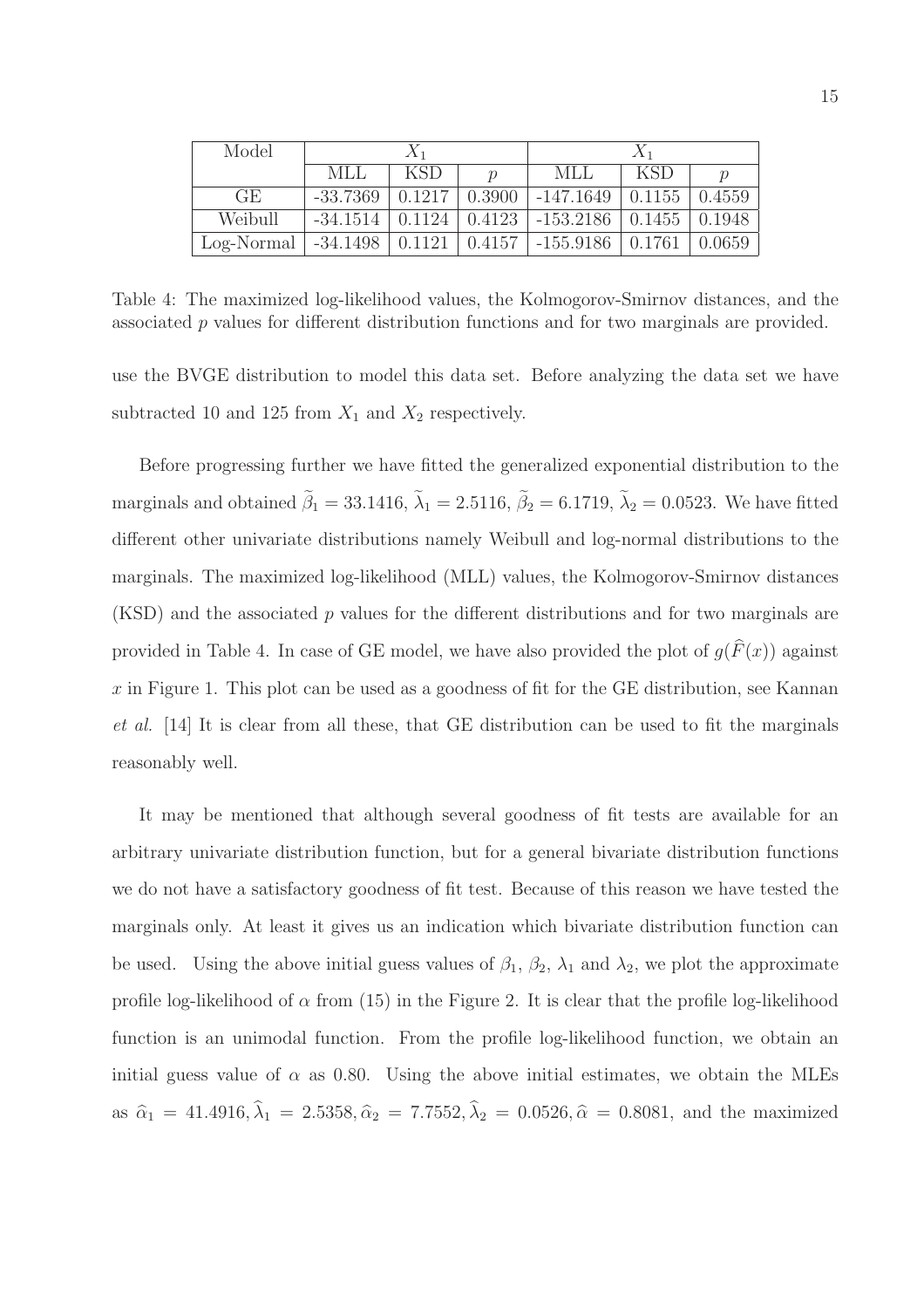

Figure 1: The plot of  $g(F(x))$  against x of (a)  $X_1$  (b)  $X_2$ 



Figure 2: The approximate profile log-likelihood function of  $\alpha$ ,

log-likelihood value as -268.1177. The 95% confidence intervals of  $\alpha_1$ ,  $\lambda_1$ ,  $\alpha_2$ ,  $\lambda_1$  and  $\alpha$ are (38.3275, 44.6557), (1.5171, 3.5545), (5.9861, 9.5153), (0.0315, 0.0737), (0.4409, 1.1753) respectively.

Now for comparison purposes, we have fitted bivariate Weibull and bivariate log-normal distributions arising from the same copula, *i.e.* using the marginals as Weibull and lognormal distributions respectively in (6). The corresponding maximized log-likelihood values for bivariate Weibull and bivariate log-normal distributions are -277.8718 and -282.1134 respectively. Although, it may not be always true, but at least in this case it is observed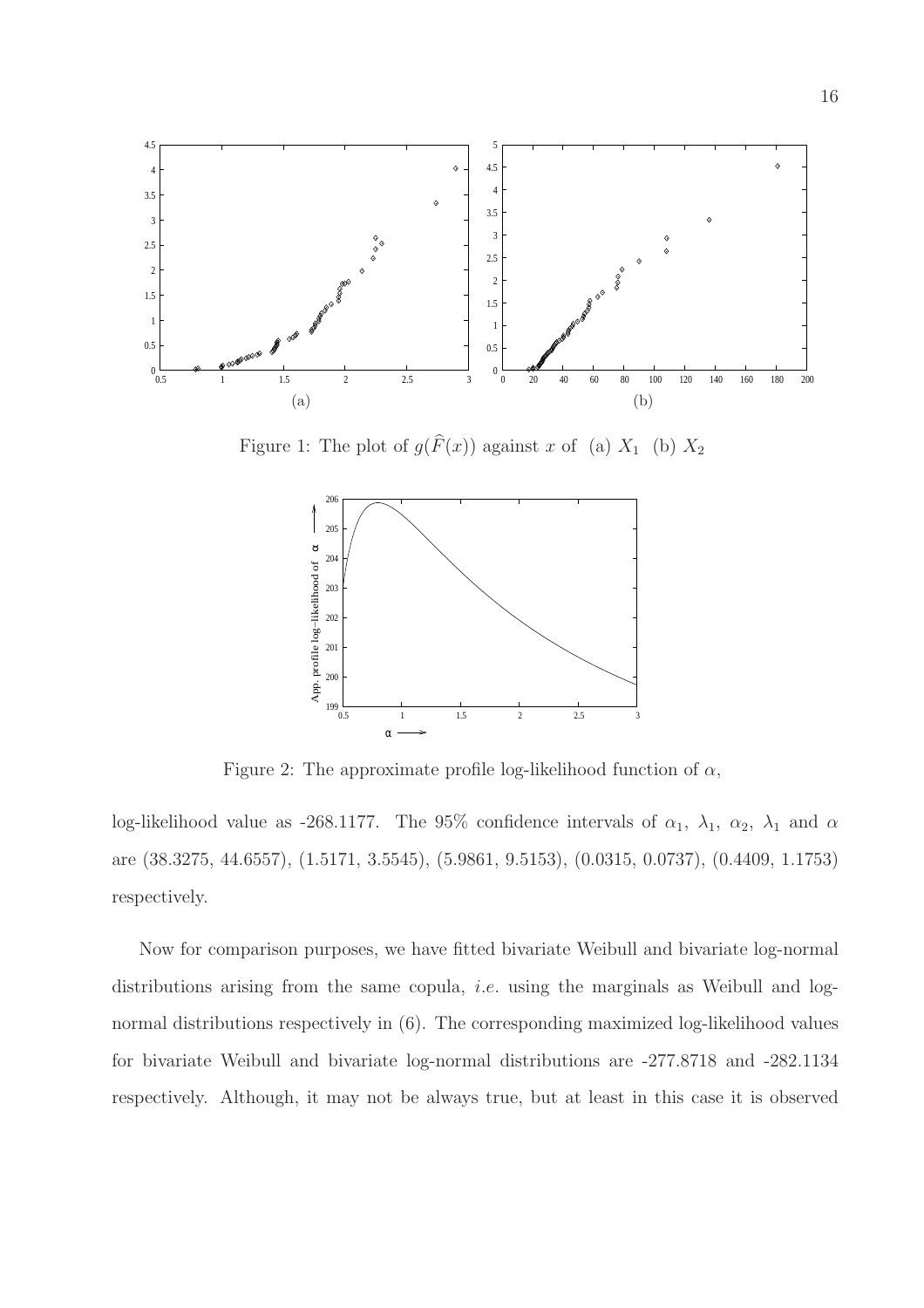that the proposed BVGE provides a better fit to the given data set, than bivariate Weibull and bivariate log-normal distributions, in terms of the log-likelihood function.

## 6 Generalization: Bivariate Proportional Reversed Hazard Model

Although, so far we have introduced the bivariate absolute continuous generalized exponential distribution and discussed its several properties, but it is observed that our method can be easily used for a much larger class of distribution functions, namely the Lehmann alternatives class or proportional reversed hazard class. A family of distribution functions, say  $\mathcal F$ , is called a Lehmann alternative class or proportional reversed hazard class if the elements of  $\mathcal F$  can be expressed as follows:

$$
\mathcal{F} = \{F : F(x; \theta) = (F_0(x))^\theta, \quad \theta > 0\},\tag{18}
$$

here  $F_0(\cdot)$  is a distribution function and it is known as the baseline distribution function. Note that for any  $\theta > 0$ ,  $F(x; \theta)$  is a proper distribution function and the support of  $F(x; \theta)$ is same as the support of  $F_0(x)$ .

Lehmann [17] first introduced this class of distribution functions in a testing of hypothesis problem, see for example Gupta, Gupta and Gupta [8]. Recently, proportional reversed hazard model has received considerable attention in the statistical literature. Several proportional reversed hazard models, with different  $F_0(\cdot)$  have been introduced and their statistical properties have been studied quite extensively. Those include; the exponentiated Weibull model by Mudholkar *et al.* ([22]), exponentiated Rayleigh by Surles and Padgett ([27]), generalized or exponentiated exponential by Gupta and Kundu [9], exponentiated Pareto by Shawky and Abu-Zinadah [26] and exponentiated gamma by Gupta, Gupta and Gupta [8] were introduced and studied quite extensively by different authors.

Now for any given absolute continuous baseline distribution function  $F_0(\cdot)$ , with the PDF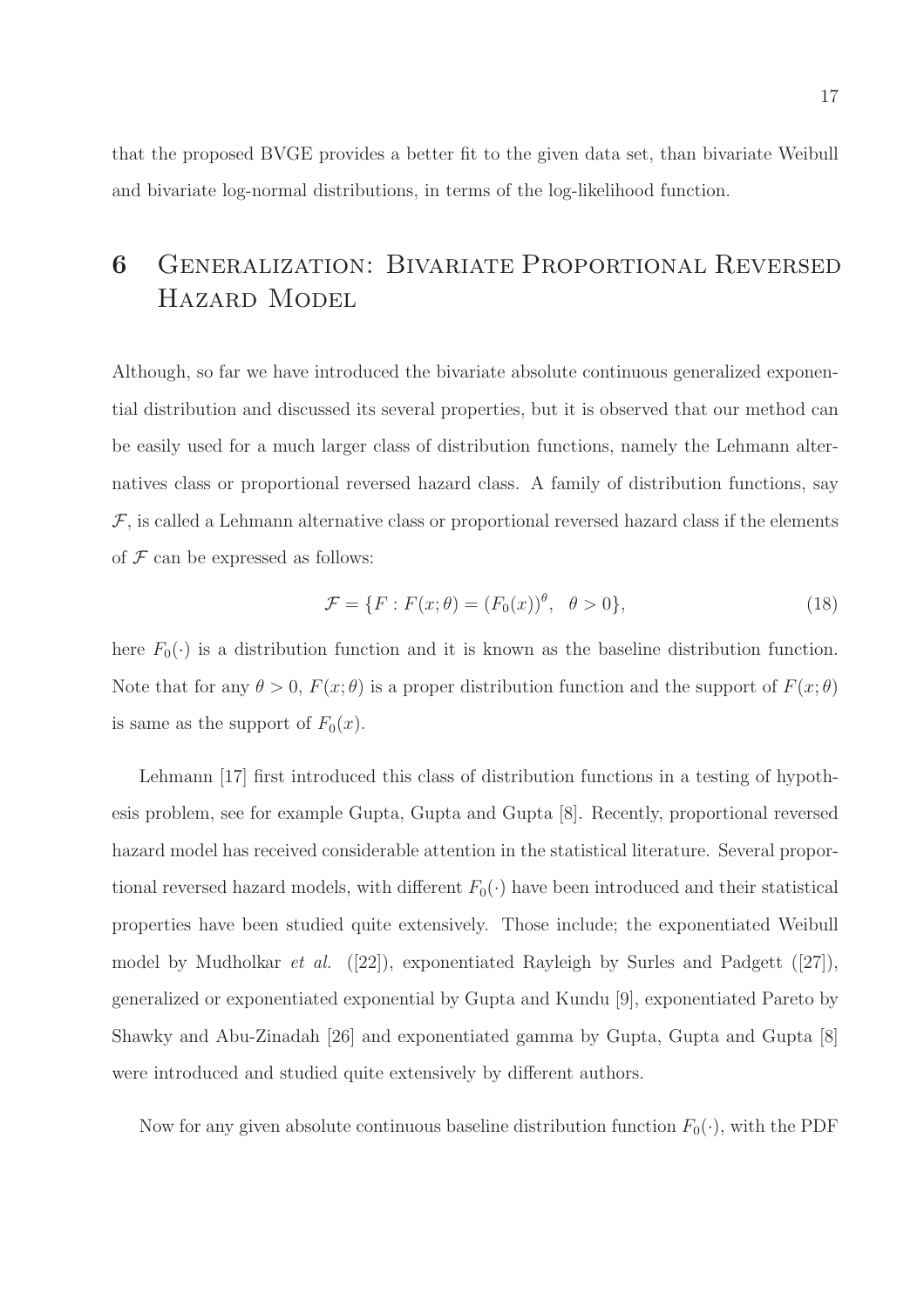18

 $f_0(\cdot)$ , we introduce the bivariate proportional reversed hazard model as follows. A bivariate random variable  $(X_1, X_2)$  is said to have a bivariate proportional reversed hazard model if the joint PDF of  $(X_1, X_2)$  is

$$
f_{X_1,X_2}(x_1,x_2) = \frac{c_1(F_0(x_1))^{-\alpha_1-1}(F_0(x_2))^{-\alpha_2-1}f_0(x_1)f_0(x_2)}{[(F_0(x_1))^{-\alpha_1}+(F_0(x_2))^{-\alpha_2}-1]^{\alpha+2}},
$$
\n(19)

here  $\alpha_1 > 0, \alpha_2 > 0, \alpha > 0$  as before and  $c_1 = \alpha_1 \alpha_2 \alpha(\alpha + 1)$ . Note that (19) is obtained from the joint PDF of  $(U_1, U_2)$ , (3), by using the transformation

$$
U_i = (F_0(X_i))^{-\alpha_i} - 1; \quad i = 1, 2. \tag{20}
$$

Now we immediately have the following results which can be easily established.

THEOREM 6.1: If  $(X_1, X_2)$  has the joint PDF (19), then

- (i)  $X_1$  and  $X_2$  have the distribution functions  $(F_0(\cdot))^{\alpha\alpha_1}$  and  $(F_0(\cdot))^{\alpha\alpha_2}$  respectively.
- (ii) The joint CDF of  $(X_1, X_2)$  is

$$
F_{X_1,X_2}(x_1,x_2)=P(X_1\leq x_1,X_2\leq x_2)=\left[(F_0(x_1))^{-\alpha_1}+(F_0(x_2))^{-\alpha_2}-1\right]^{-\alpha}.
$$

(iii) The joint survival function of  $(X_1, X_2)$  is

$$
S_{X_1,X_2}(x_1,x_2) = P(X_1 \ge x_1, X_2 \ge x_2)
$$
  
=  $1 - (F_0(x_1))^{\alpha \alpha_1} - (F_0(x_2))^{\alpha \alpha_2} + [(F_0(x_1))^{-\alpha_1} + (F_0(x_2))^{-\alpha_2} - 1]^{-\alpha}$ .

The conditional PDF and CDF can be obtained very easily. Moreover the generation from a bivariate proportional reversed hazard model is also straight forward. It can be obtained by first generating  $(U_1, U_2)$  and then using the inverse transformation of (20),  $(X_1, X_2)$  can be obtained. In the general case also it can be easily shown along the same line as Theorem 4.2, that if  $(X_1, X_2)$  has the joint PDF (19) and  $\alpha_1 = \alpha_2$ , then  $(X_1, X_2)$  has TP<sub>2</sub> property. If  $f_0(\cdot)$  is a decreasing function, then both the components of the joint bivariate hazard function in the sense of Johnson and Kotz  $[12]$  are decreasing functions. Moreover,  $X_1$  and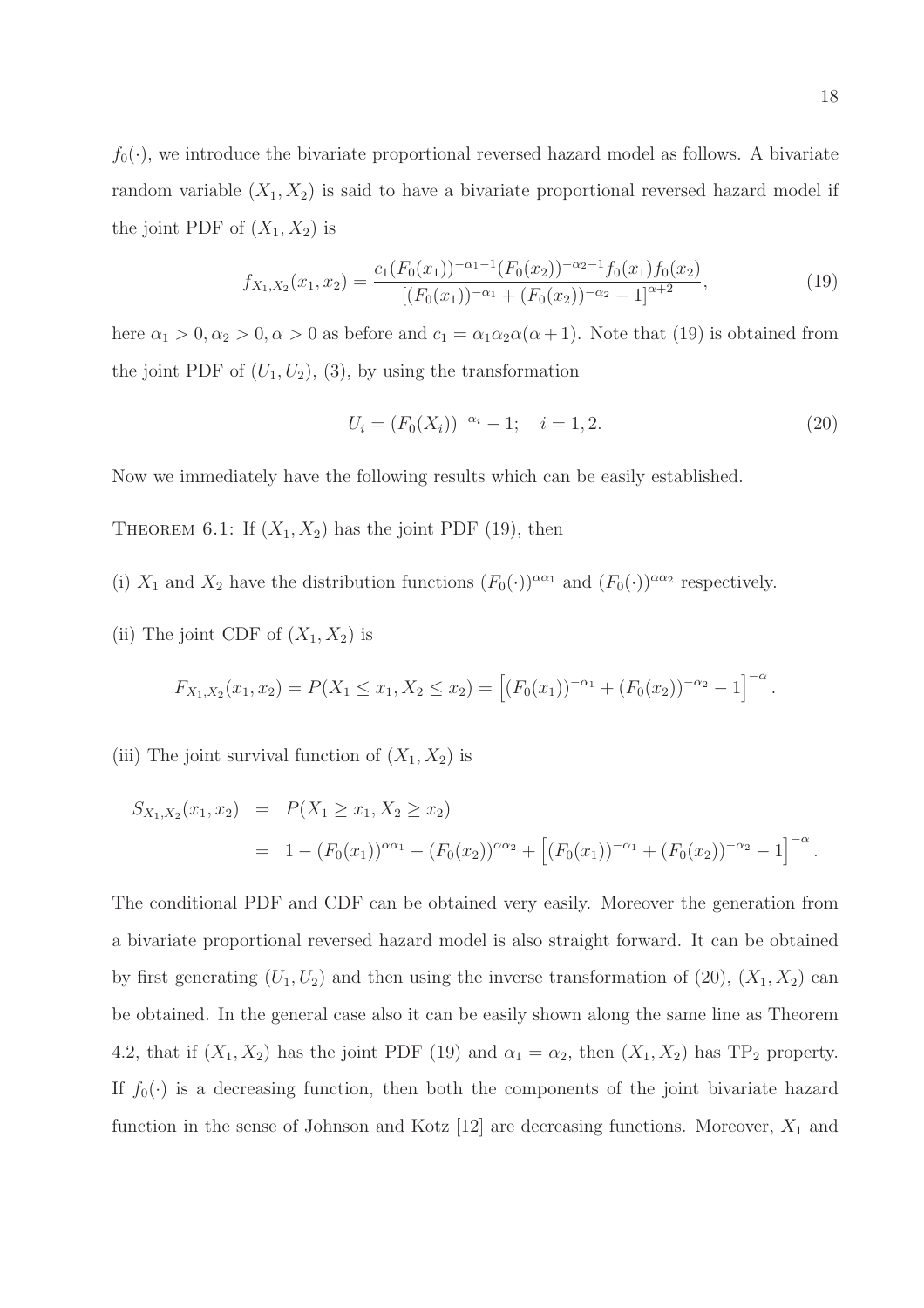$X_2$  are positive quadrant dependent,  $X_1$   $(X_2)$  is a regression dependent of  $X_2$   $(X_1)$  and  $X_1$  $(X_2)$  is a left tail decreasing in  $X_2$   $(X_1)$ .

### 7 Conclusions

In this paper we have introduced an absolute continuous bivariate generalized exponential distribution which has generalized exponential marginals. It has been obtained from a BE distribution through a proper transformation. It should be mentioned that this may not be the only way to generate bivariate distribution with a given marginals, see for example Bandyopadhyay and Basu [1], Sankaran and Nair [25], Nayak [23] and the references cited therein.

The proposed bivariate generalized exponential distribution has explicit joint PDF and the joint CDF. Several properties of this distribution have been established. It is further observed that using proper transformation a class of absolute continuous bivariate distributions can be obtained and they have natural extension to the multivariate case also.

Note that we have defined the bivariate proportional reversed hazard model using the transformation

$$
U_i = (F_0(X_i))^{-\alpha_i} - 1, \quad i = 1, 2.
$$

Similar development is also possible using the transformation

$$
U_i = (S_0(X_i))^{-\alpha_i} - 1, \quad i = 1, 2,
$$
\n(21)

where  $S_0(X_i)$  is any survival function. In this case also the joint PDF and and joint CDF of  $(X_1, X_2)$  will be in closed form. Along the same line several other properties also can be established. The work is in progress, it will be reported later.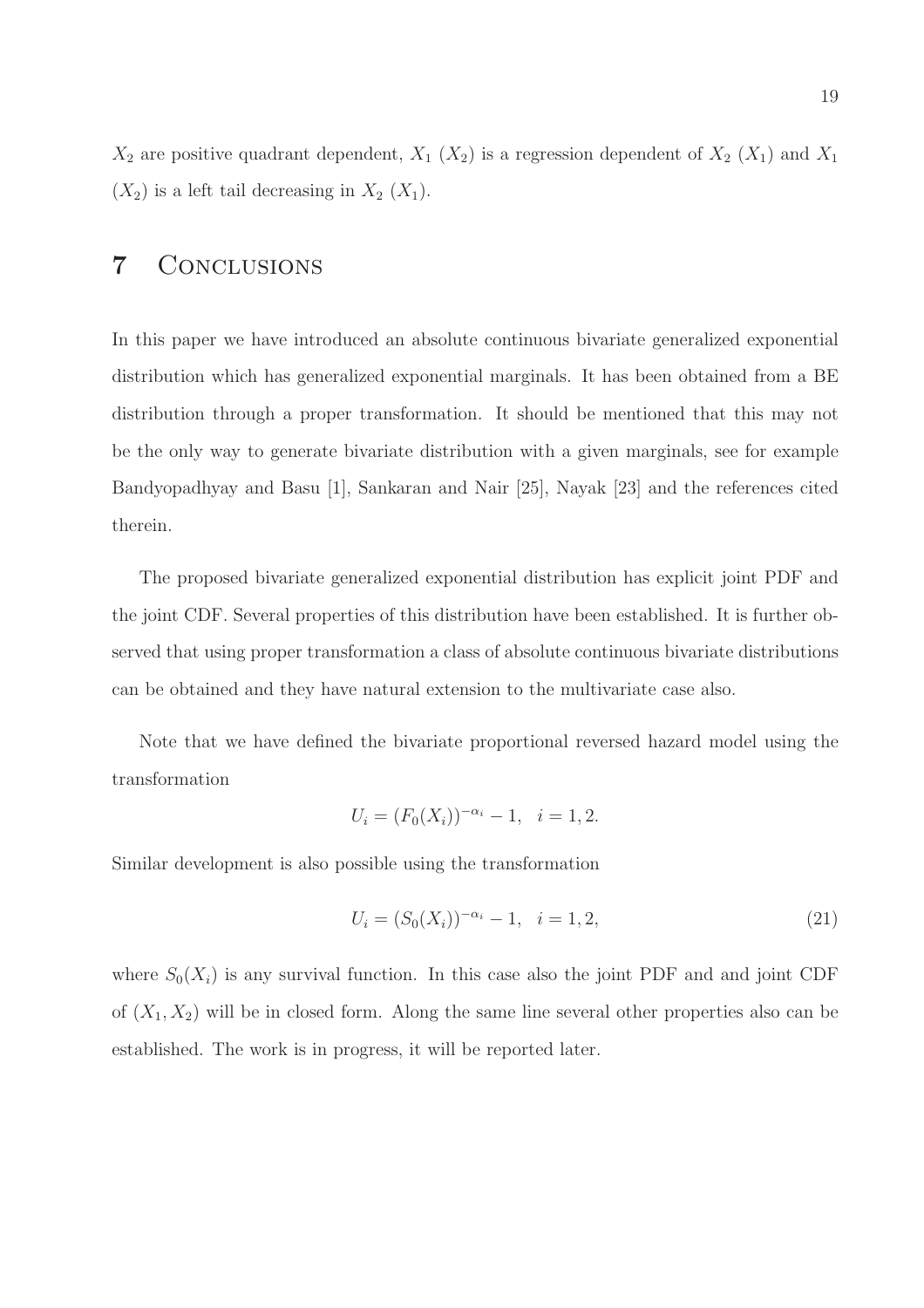### **ACKNOWLEDGEMENTS**

Part of the work of the first author has been supported a grant from the Department of Science an Technology, Government of India. Part of the work of the second author has been supported by a discovery grant from NSERC, CANADA. The authors are thankful to the associate editor and to two unknown reviewers, whose comments had helped to improve the paper significantly.

## Appendix: Normal Equations and Observed Fisher Information Matrix

#### NORMAL EQUATIONS:

We will present the normal equations. We use the following notations;

$$
A_{i1} = (1 - e^{-\lambda_1 x_{i1}}), \quad A'_{i1} = x_{i1}e^{-\lambda_1 x_{i1}}, \quad A''_{i1} = -x_{i1}^2 e^{-\lambda_1 x_{i1}},
$$
  
\n
$$
A_{i2} = (1 - e^{-\lambda_2 x_{i2}}), \quad A'_{i2} = x_{i2}e^{-\lambda_2 x_{i2}}, \quad A''_{i2} = -x_{i2}^2 e^{-\lambda_2 x_{i2}}.
$$
  
\n
$$
\frac{\partial l}{\partial \lambda_1} = -\sum_{i=1}^n x_{i1} - (\alpha_1 + 1) \sum_{i=1}^n \frac{A'_{i1}}{A_{i1}} + (\alpha + 2) \sum_{i=1}^n \frac{\alpha_1 A_{i1}^{-\alpha_1 - 1} A'_{i1}}{A_{i1}^{-\alpha_1} + A_{i2}^{-\alpha_2} - 1} + \frac{n}{\lambda_1} = 0
$$
  
\n
$$
\frac{\partial l}{\partial \lambda_2} = -\sum_{i=1}^n x_{i2} - (\alpha_2 + 1) \sum_{i=1}^n \frac{A'_{i2}}{A_{i2}} + (\alpha + 2) \sum_{i=1}^n \frac{\alpha_2 A_{i2}^{-\alpha_2 - 1} A'_{i2}}{A_{i1}^{-\alpha_1} + A_{i2}^{-\alpha_2} - 1} + \frac{n}{\lambda_2} = 0
$$
  
\n
$$
\frac{\partial l}{\partial \alpha_1} = -\sum_{i=1}^n \ln A_{i1} + (\alpha + 2) \sum_{i=1}^n \frac{A_{i1}^{-\alpha_1} \ln A_{i1}}{A_{i1}^{-\alpha_1} + A_{i2}^{-\alpha_2} - 1} + \frac{n}{\alpha_1} = 0
$$
  
\n
$$
\frac{\partial l}{\partial \alpha_2} = -\sum_{i=1}^n \ln A_{i2} + (\alpha + 2) \sum_{i=1}^n \frac{A_{i2}^{-\alpha_2} \ln A_{i2}}{A_{i1}^{-\alpha_1} + A_{i2}^{-\alpha_2} - 1} + \frac{n}{\alpha_2} = 0
$$
  
\n
$$
\frac{\partial l}{\partial \alpha} = -\sum_{i=1}^n \ln (A_{i1}^{-\alpha_1}
$$

Observed Fisher Information Matrix

In this subsection we present the elements of the observed Fisher information matrix.

$$
\frac{\partial^2 l}{\partial \lambda_1^2} = -\frac{n}{\lambda_1^2} + (\alpha_1 + 1) \sum_{i=1}^n \frac{x_{i1} A_{i1}'}{A_{i1}^2} - (\alpha + 2) \sum_{i=1}^n \frac{\alpha_1 x_{i1} A_{i1}' A_{i1}^{-\alpha_1 - 1} C_{i1}}{(A_{i1}^{-\alpha_1} + A_{i2}^{-\alpha_2} - 1)^2}
$$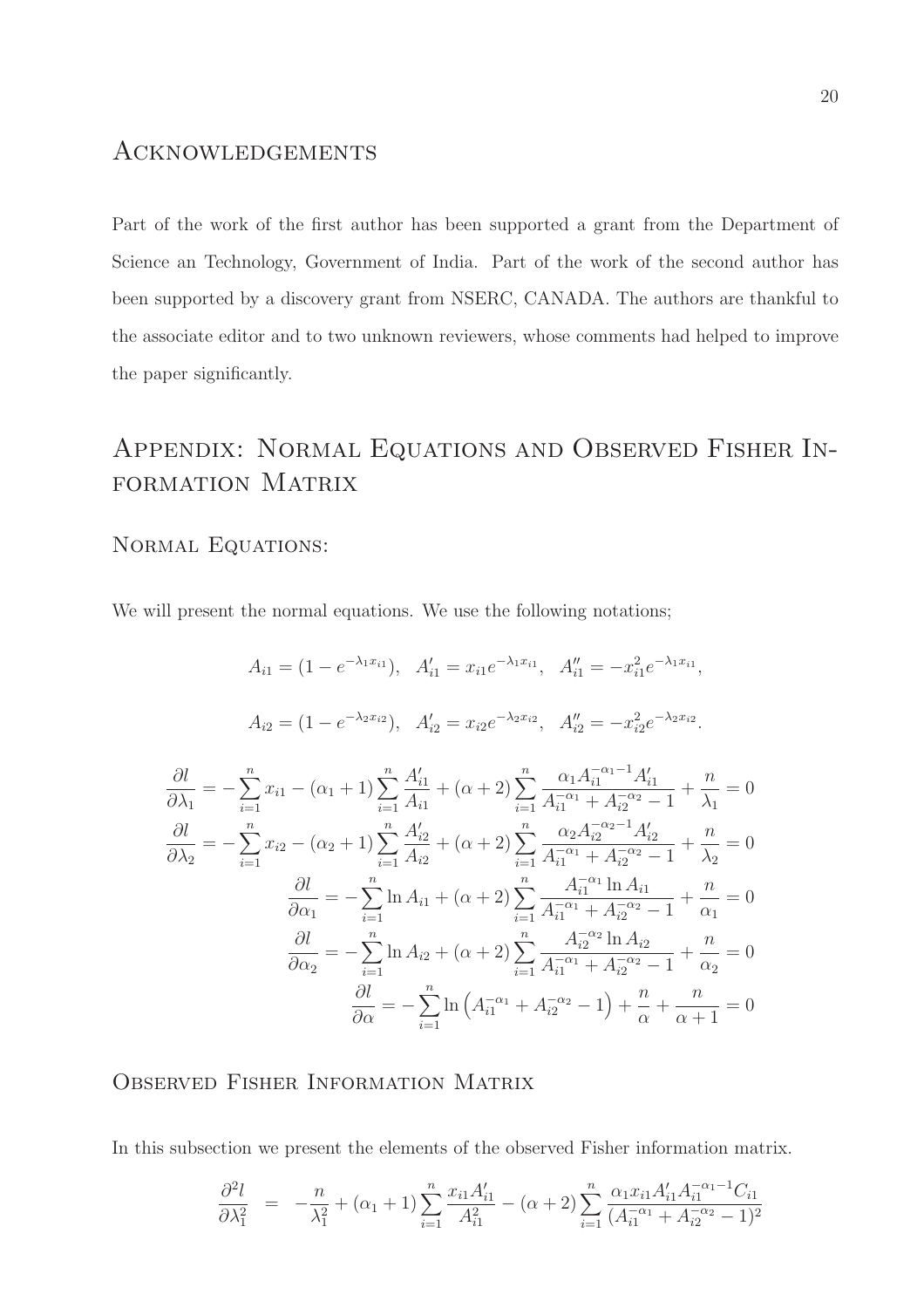$$
\frac{\partial^2 l}{\partial \lambda_2^2} = -\frac{n}{\lambda_2^2} + (\alpha_2 + 1) \sum_{i=1}^n \frac{x_{i2} A_{i2}'}{A_{i2}^2} - (\alpha + 2) \sum_{i=1}^n \frac{\alpha_2 x_{i2} A_{i2} A_{i2}^{-\alpha_2 - 1} C_{i2}}{A_{i1}^{-\alpha_1} + A_{i2}^{-\alpha_2} - 1)^2}
$$
\n
$$
\frac{\partial^2 l}{\partial \alpha_1^2} = -\frac{n}{\alpha_1^2} - (\alpha + 2) \sum_{i=1}^n \frac{A_{i1}^{-\alpha_1} (\ln A_{i1})^2 (1 - A_{i2}^{-\alpha_2})}{(A_{i1}^{-\alpha_1} + A_{i2}^{-\alpha_2} - 1)^2}
$$
\n
$$
\frac{\partial^2 l}{\partial \alpha_2^2} = -\frac{n}{\alpha_2^2} - (\alpha + 2) \sum_{i=1}^n \frac{A_{i2}^{-\alpha_2} (\ln A_{i2})^2 (1 - A_{i1}^{-\alpha_1})}{(A_{i1}^{-\alpha_1} + A_{i2}^{-\alpha_2} - 1)^2}
$$
\n
$$
\frac{\partial^2 l}{\partial \alpha^2} = -\frac{n}{\alpha^2} - \frac{n}{(\alpha + 1)^2}
$$
\n
$$
\frac{\partial^2 l}{\partial \lambda_1 \partial \lambda_2} = -(\alpha + 2) \sum_{i=1}^n \frac{\alpha_1 \alpha_2 A_{i1}^{-\alpha_1 - 1} A_{i2}^{-\alpha_2 - 1} A_{i1}' A_{i2}'}{(A_{i1}^{-\alpha_1} + A_{i2}^{-\alpha_2} - 1)^2}
$$
\n
$$
\frac{\partial^2 l}{\partial \lambda_1 \partial \alpha_1} = -\sum_{i=1}^n \frac{A'_{i1}}{A_{i1}} + (\alpha + 2) \sum_{i=1}^n \frac{D_{i1}}{(A_{i1}^{-\alpha_1} + A_{i2}^{-\alpha_2} - 1)^2}
$$
\n
$$
\frac{\partial^2 l}{\partial \lambda_1 \partial \alpha_2} = -(\alpha + 2) \sum_{i=1}^n \frac{\alpha_1 A_{i1}^{-\alpha_1 - 1} A'_{i1} A_{i2}^{-\alpha_2 -
$$

where

$$
C_{i1} = (1 - A_{i2}^{-\alpha_2})(1 + (\alpha_1 + 1)A_{i1}^{-1}e^{-\lambda_1 x_{i1}}) - A_{i1}^{-\alpha_1}(1 + e^{-\lambda_1 x_{i1}}A_{i1}^{-1})
$$
  
\n
$$
C_{i2} = (1 - A_{i1}^{-\alpha_1})(1 + (\alpha_2 + 1)A_{i2}^{-1}e^{-\lambda_2 x_{i2}}) - A_{i2}^{-\alpha_2}(1 + e^{-\lambda_2 x_{i2}}A_{i2}^{-1})
$$
  
\n
$$
D_{i1} = A_{i1}^{-\alpha_1 - 1}\{(A_{i2}^{-\alpha_2} - 1)(1 - \alpha_1 \ln A_{i1}) + A_{i1}^{-\alpha_1}\}
$$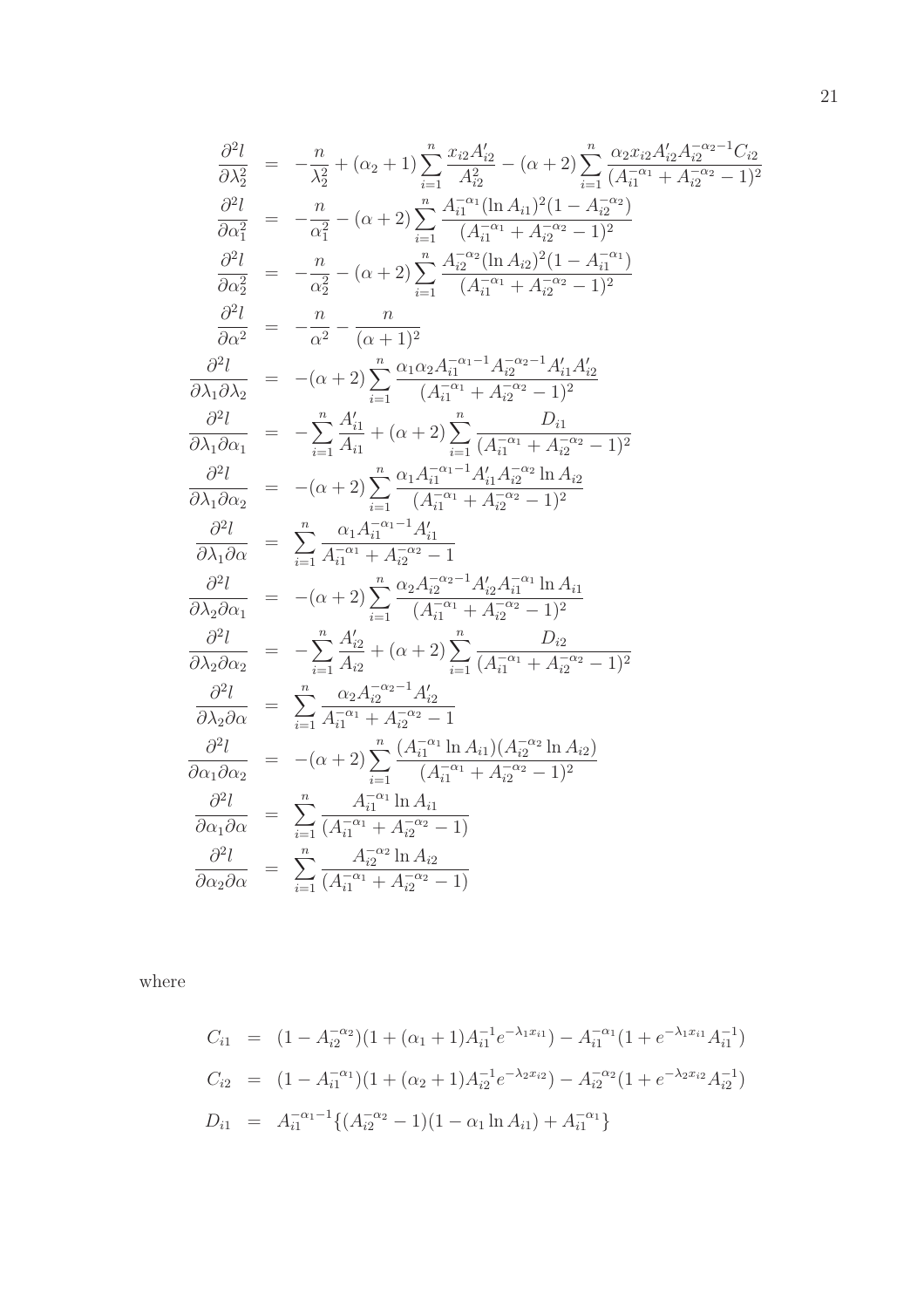$$
D_{i2} = A_{i2}^{-\alpha_2 - 1} \{ (A_{i1}^{-\alpha_1} - 1)(1 - \alpha_2 \ln A_{i2}) + A_{i2}^{-\alpha_2} \}
$$

## References

- [1] Bandyopadhyay, D. and Basu, A.P. (199), "On a generalization of a model by Lindley and Singpurwalla", Advances in Applied Probability, vol. 22, 498-500.
- [2] Basu, A.P. (1971), "Bivariate failure rate", Journal of the American Statistical Association, vol. 66, 103 - 104.
- [3] Block, H., Basu, A. P. (1974), "A continuous bivariate exponential extension", Journal of the American Statistical Association, vol. 69, 1031 - 1037.
- [4] Blomqvist, N. (1950), "On a measure of dependence between two random variables", Annals of Mathematical Statistics, vol. 21, 593 - 600.
- [5] Coles, S., Hefferman, J. and Tawn, J. (1999), "Dependence measures for extreme value analysis", Extremes, vol 2, 339 - 365.
- [6] Domma, F. (2009), "Some properties of the bivariate Burr type III distribution", Statistics, to appear, DOI:10.1080/02331880902986547.
- [7] Gupta, R.C. and Gupta, R.D. (2007), "Proportional reversed hazard model and its applications", Journal of Statistical Planning and Inference, vol. 137, 3525 - 3536.
- [8] Gupta, R. C., Gupta, P. L. and Gupta, R. D. (1998), "Modeling failure time data by Lehmann alternatives", Communications in Statistics - Theory and Methods, vol. 27, 887 - 904.
- [9] Gupta, R. D. and Kundu, D. (1999), "Generalized exponential distribution", Australian New Zealand Journal of Statistics, vol. 41, 173-188.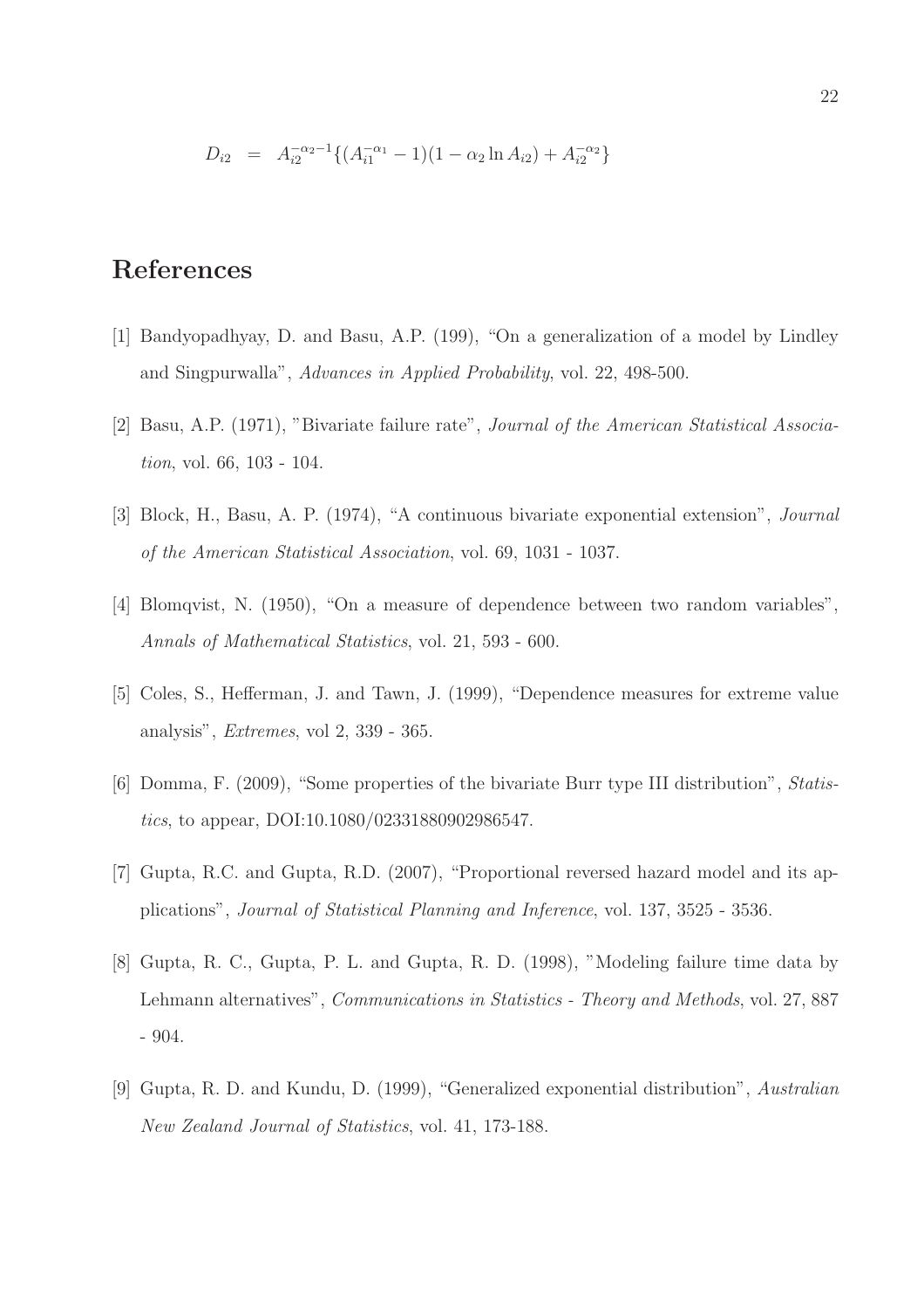- [10] Gupta, R. D. and Kundu, D. (2007), "Generalized exponential distribution; existing methods and some recent developments", Journal of the Statistical Planning and Inference, vol. 137, 3537 - 3547.
- [11] Joe, H. (1997) Multivariate model and dependence concept, Chapman and Hall, London.
- [12] Johnson, N.L. and Kotz, S. (1975), "A vector multivariate hazard rate", Journal of Multivariate Analysis, vol. 5, 53 - 66.
- [13] Johnson, R.A. and Wichern, D.W. (1992), Applied Multivariate Statistical Analysis, Third edition, Prentice Hall, New Jersey, USA.
- [14] Kannan, N., Kundu, D., Nair, P. Tripathi, R.C. (2010), "The generalized exponential cure rate model with covariates", Journal of Applied Statistics , vol. 37, 1625 - 1636.
- [15] Karlin, Samuel (1968), Total Positivity, Stanford University Press, Stanford, California.
- [16] Kundu, D. and Gupta, R.D. (2008), "Bivariate generalized exponential distribution", Journal of Multivariate Analysis, vol. 100, 581 - 593.
- [17] Lehmann, E.L. (1953), "The power of rank test", Annals of Mathematical Statistics, vol. 24, 23 - 42.
- [18] Lindley, D.V. and Singpurwalla, N.D. (1986), "Multivariate distributions for the life lengths of a system sharing a common environment", *Journal of Applied Probability*, vol. 23, 418 - 431.
- [19] Mardia, K.V. (1962), "Multivariate Pareto distributions", Annals of Mathematical Statistics, vol. 33, 1008 - 1015.
- [20] Marshall, A.W. (1975), "Some comments on hazard gradient", Stochastic Process and Applications, vol. 3, 293 - 300.